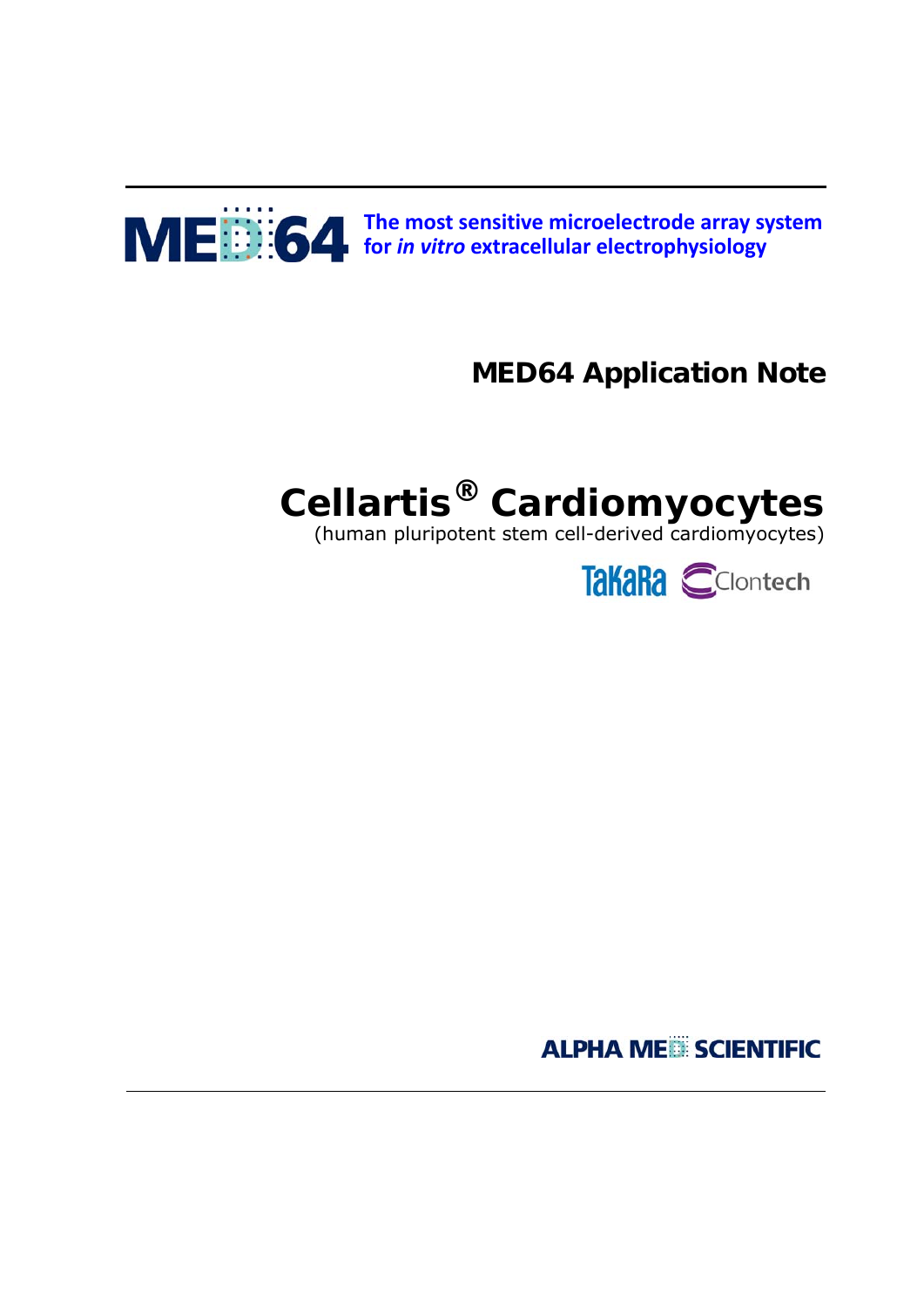Information in this document is subject to change without notice. No part of this document may be reproduced or transmitted without the expressed written permission of Alpha MED Scientific Inc.

While every precaution has been taken in the preparation of this document, the publisher and the authors assume no responsibility for errors, omissions, damages resulting from the use of information contained in this document, or from the use of programs and source code that may accompany it. In no event shall the publisher and/or the author be liable for losses of profit or any other commercial damage caused or alleged to have been caused directly or indirectly by this document.

© 2015 Alpha MED Scientific Inc. All rights reserved

Version: 1.00; August 1, 2015

### **Alpha MED Scientific Inc.**

Saito Bio-Incubator 209, 7-7-15, Saito-asagi, Ibaraki, Osaka 567-0085, Japan E-mail: support@med64.com Website: http://www.med64.com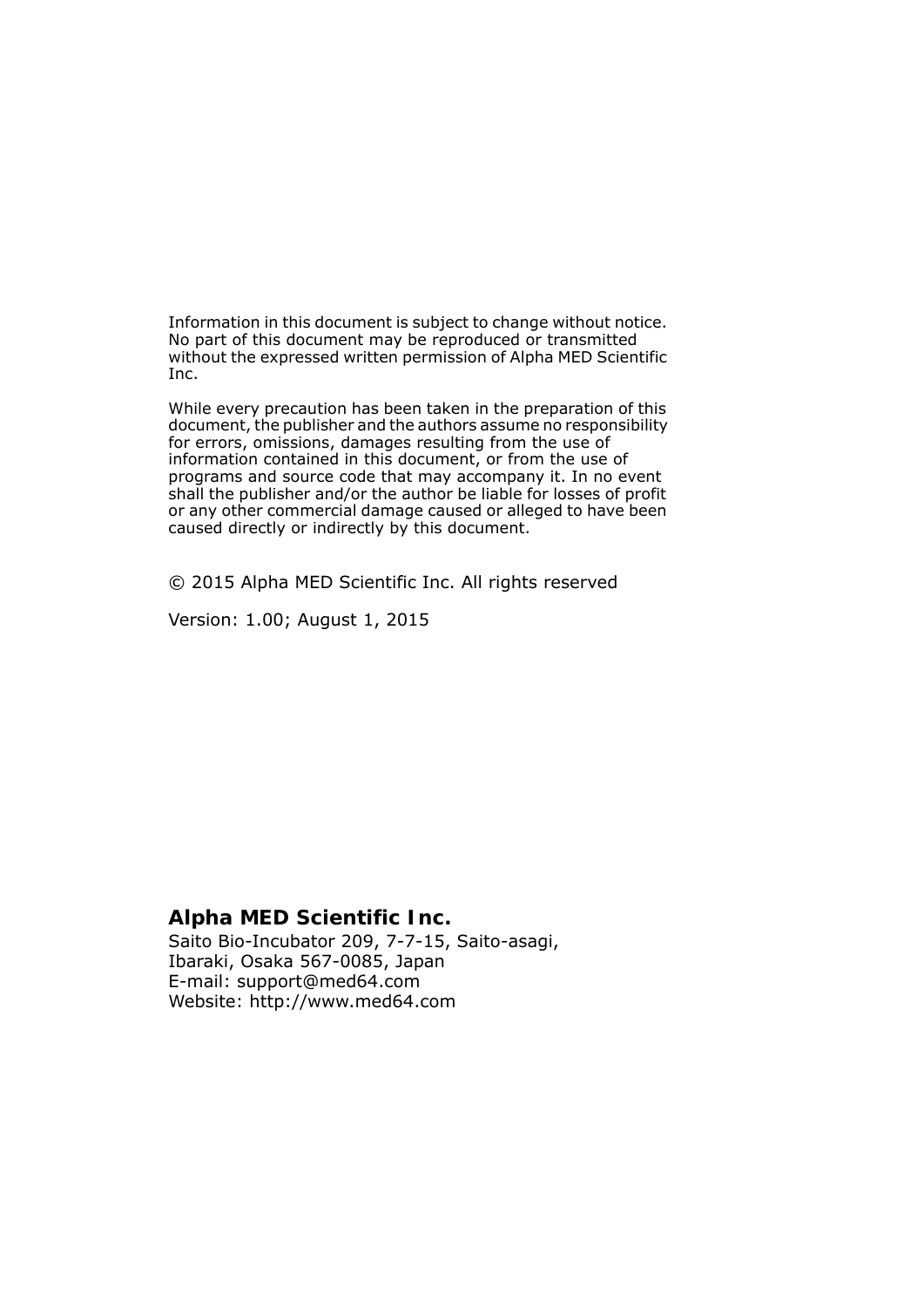# *Contents*

| 1. Introduction                                                             | 1. |
|-----------------------------------------------------------------------------|----|
|                                                                             |    |
|                                                                             |    |
| 2. Plating and culturing Cellartis® Cardiomyocytes                          | 2  |
|                                                                             |    |
|                                                                             |    |
|                                                                             |    |
| 2-3. Collecting Cellartis® Cardiomyocytes from the tissue culture plate 4   |    |
| 2-4. Plating Cellartis <sup>®</sup> Cardiomyocytes onto the MED Probe 4     |    |
| 2-5. Alternative method for coating and plating Cellartis® Cardiomyocytes 5 |    |
|                                                                             |    |
|                                                                             |    |
|                                                                             |    |
|                                                                             |    |
|                                                                             |    |
| 3. Data acquisition                                                         | 8  |
|                                                                             |    |
|                                                                             |    |
|                                                                             |    |
|                                                                             |    |
|                                                                             |    |
|                                                                             |    |
| 4. Data analysis                                                            | 11 |
|                                                                             |    |
|                                                                             |    |
|                                                                             |    |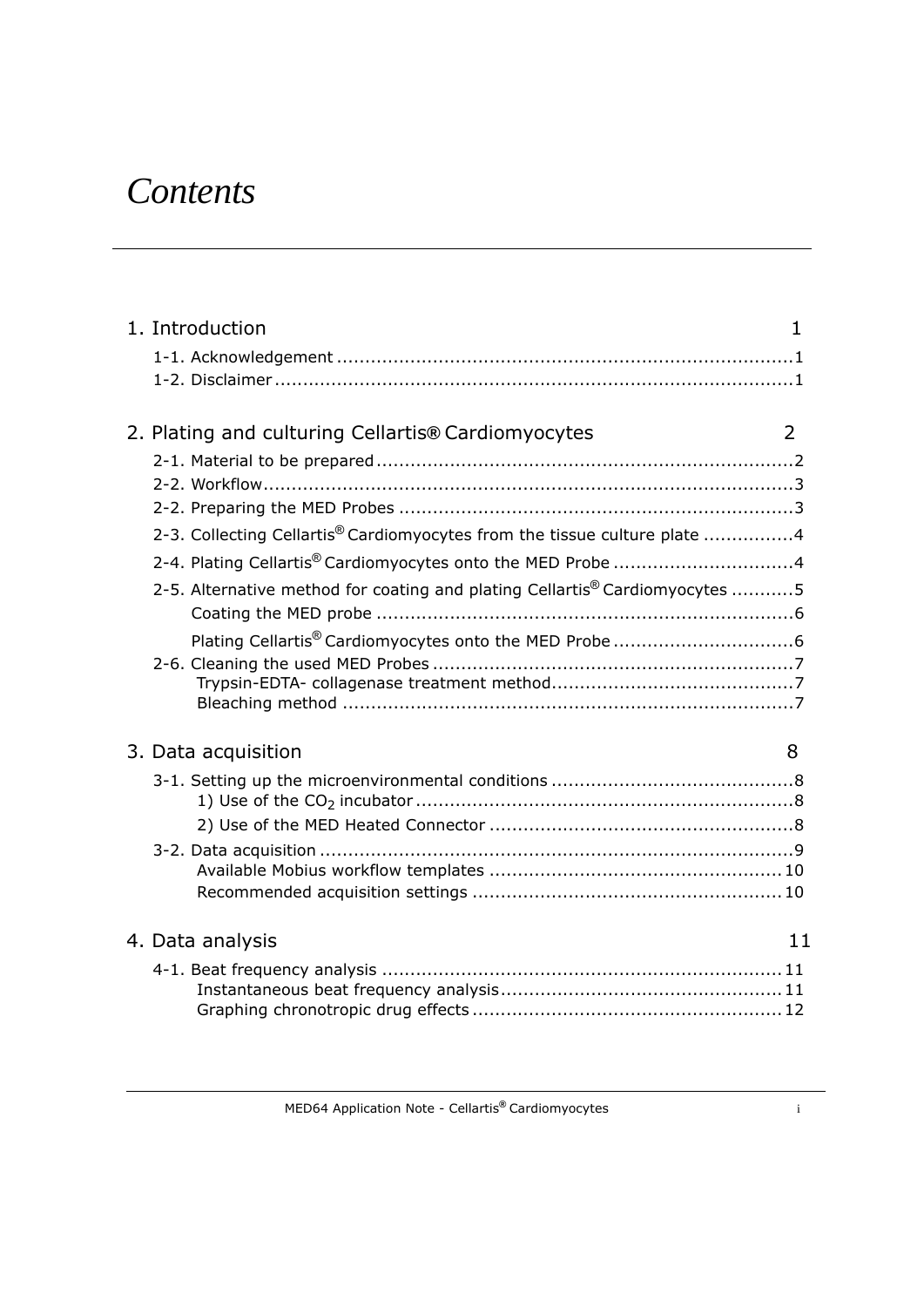#### *Contents*

### 5. Pacing hPSC-CMs 20

### 6. References 22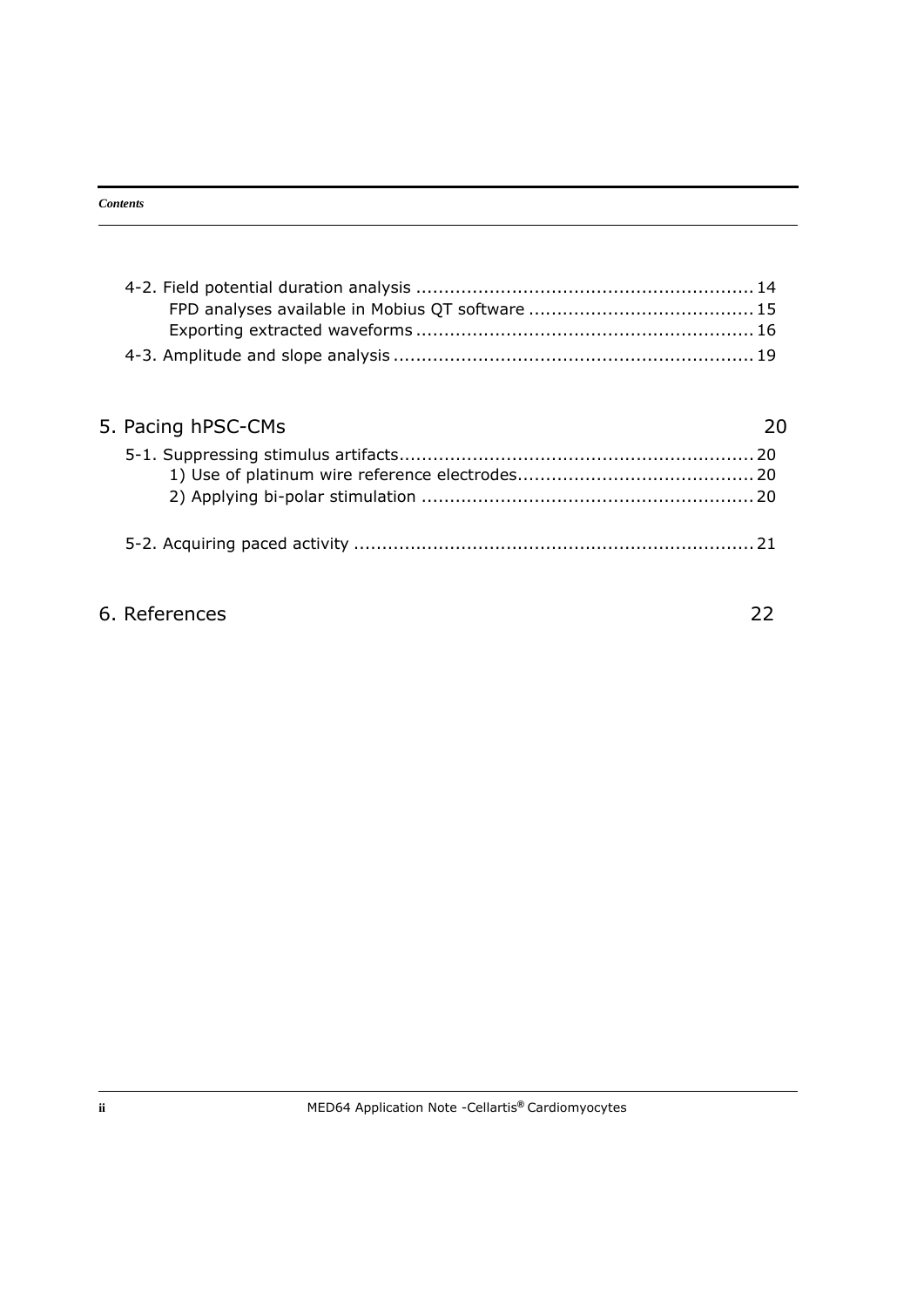### **1. Introduction**

Human pluripotent stem cell-derived cardiomyocytes (hPSC-CMs) are the subject of intense study in both the pharmaceutical industry and academic institutions. The MED64 has become a popular platform for modeling human hereditary cardiomyopathies and drug screening, since hPSC-CMs possess the same genetic background as primary human CMs and their pharmacology is presumably very similar.

The MED64 only requires culture of the hPSC-CMs on the MED Probe to extract basic electrophysiological parameters such as beat frequency and field potential duration (FPD). In addition, chronotropic drug effects can be measured thanks to the non-invasive nature of the MED Probe. Nonetheless, the MED64 can pace the hPSC-CMs using any of the microelectrodes to study frequency- or use-dependent drug effects.

The goal of this application note is to describe how to set up experiments with human pluripotent stem cell-derived cardiomyocytes from Takara Clontech (Cellartis<sup>®</sup> Cardiomyocytes), acquire relevant data, and extract the data for presentation or publication. This material has been prepared by scientists with expertise in stem cell biology and cardiovascular pharmacology. A complete protocol for plating, culturing, and carrying out experiments on hPSC-CMs has been prepared based on the users' experience.

### **1-1. Acknowledgement**

Alpha MED Scientific would like to thank the MED64 users that have shared their knowledge:

Caroline Améen, PhD Sofie Danielsson, M.Sc Kerstin Dahlenborg, B.Sc Daniella Steel, PhD Peter Sartipy, PhD - Takara Bio Europe AB, Gothenburg, Sweden

Yuki Yamamoto, M.Sc Takara Bio Inc., Otsu, Shiga, Japan

Michael Trujillo, PhD - Senior Application Scientist, Alpha MED Scientific

### **1-2. Disclaimer**

This application note is a summary of information shared by MED64 users and is to be considered marketing material. These methods have been developed, tested, and verified in the course of projects published in peer-reviewed literature. However, Alpha MED Scientific does not guarantee that the information written in this document is correct and is free from all liabilities. Please refer to the scientific literature for further insight on these techniques, as well as the MED64 and Mobius manuals for detailed instructions on use of the MED64 System.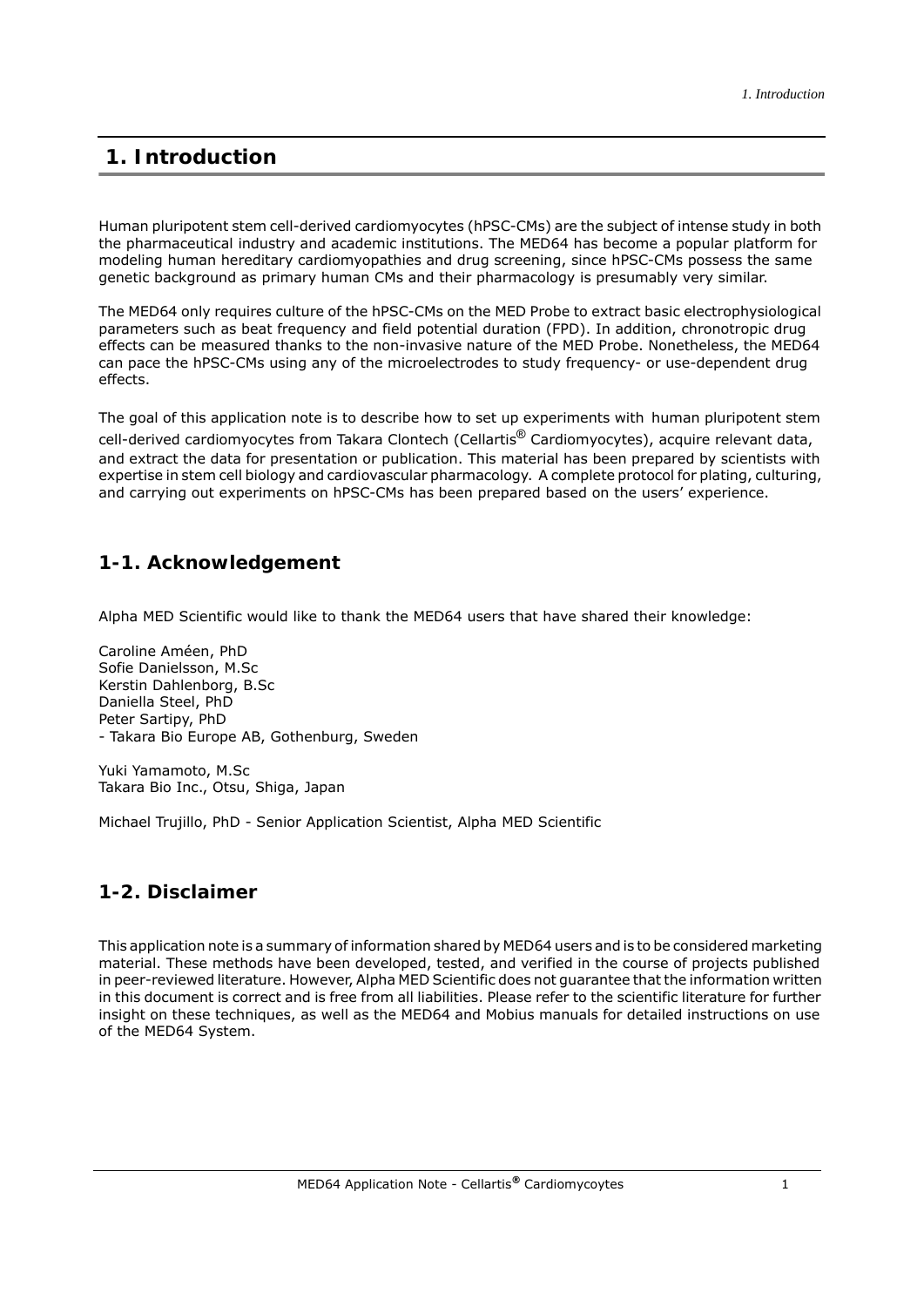## **2. Plating and culturing Cellartis® Cardiomyocytes**

### **2-1. Materials to be prepared**

| <b>Items</b>                                          | <b>Supplifer</b>                     | Cat. No                                   |  |  |  |  |
|-------------------------------------------------------|--------------------------------------|-------------------------------------------|--|--|--|--|
| <b>Biological material</b> (Either of *1 or *2)       |                                      |                                           |  |  |  |  |
| Cellartis® hiPS-CM (*1)                               | Takara Clontech                      | Y10071                                    |  |  |  |  |
| Cellartis® Pure Cardiomyocytes (from SA121)<br>$(*2)$ | <b>Takara Clontech</b>               | Y10061                                    |  |  |  |  |
| <b>Chemicals</b>                                      |                                      |                                           |  |  |  |  |
| Cellartis® CM Culture Base                            | Takara Clontech                      | Y10063                                    |  |  |  |  |
| Polyethylenimine                                      | Sigma                                | P3143                                     |  |  |  |  |
| Na2B4O7/10H2O                                         | Sigma                                | S9640                                     |  |  |  |  |
| Ethanol (70%)                                         | Various                              |                                           |  |  |  |  |
| Matrigel (*3)                                         | Corning™                             | Matrigel™ Membrane Matrix(GRF),<br>356231 |  |  |  |  |
| Fetal Bovine Serum (FBS)                              | Gibco/Life Technologies (or various) | 16140                                     |  |  |  |  |
| PBS Dulbecco's with Ca2+ & Mg2+                       | Gibco/Life Technologies (or various) | 14040                                     |  |  |  |  |
| PBS Dulbecco's w/o Ca2+ & Mg2+                        | Gibco/Life Technologies (or various) | 14190                                     |  |  |  |  |
| Trypsin-EDTA(0.25%), phenol red                       | Gibco/Life Technologies (or various) | 25200                                     |  |  |  |  |
| Y-27632                                               | Sigma-Adrich                         | Y0503                                     |  |  |  |  |
| Fibronectin (*4)                                      | <b>Becton Deckinson</b>              | 354008                                    |  |  |  |  |
| <b>Equipment</b>                                      |                                      |                                           |  |  |  |  |
| <b>MED Probe</b>                                      | Alpha MED Scientific                 | MED-P515A                                 |  |  |  |  |
| Petri dish (100 mm)                                   | Various                              |                                           |  |  |  |  |
| Petri dish (35 mm)                                    | Various                              |                                           |  |  |  |  |
| Pipet                                                 | Various                              |                                           |  |  |  |  |
| Kimwipe                                               | Various                              |                                           |  |  |  |  |
| Clean bench                                           | Various                              |                                           |  |  |  |  |
| Centrifuge                                            | Various                              |                                           |  |  |  |  |
| Microscope                                            | Various                              |                                           |  |  |  |  |

(\*3). Not necessary for the Alternative method in the page 5-6.

(\*4). Necessary only for the Alternative method in the page 5-6.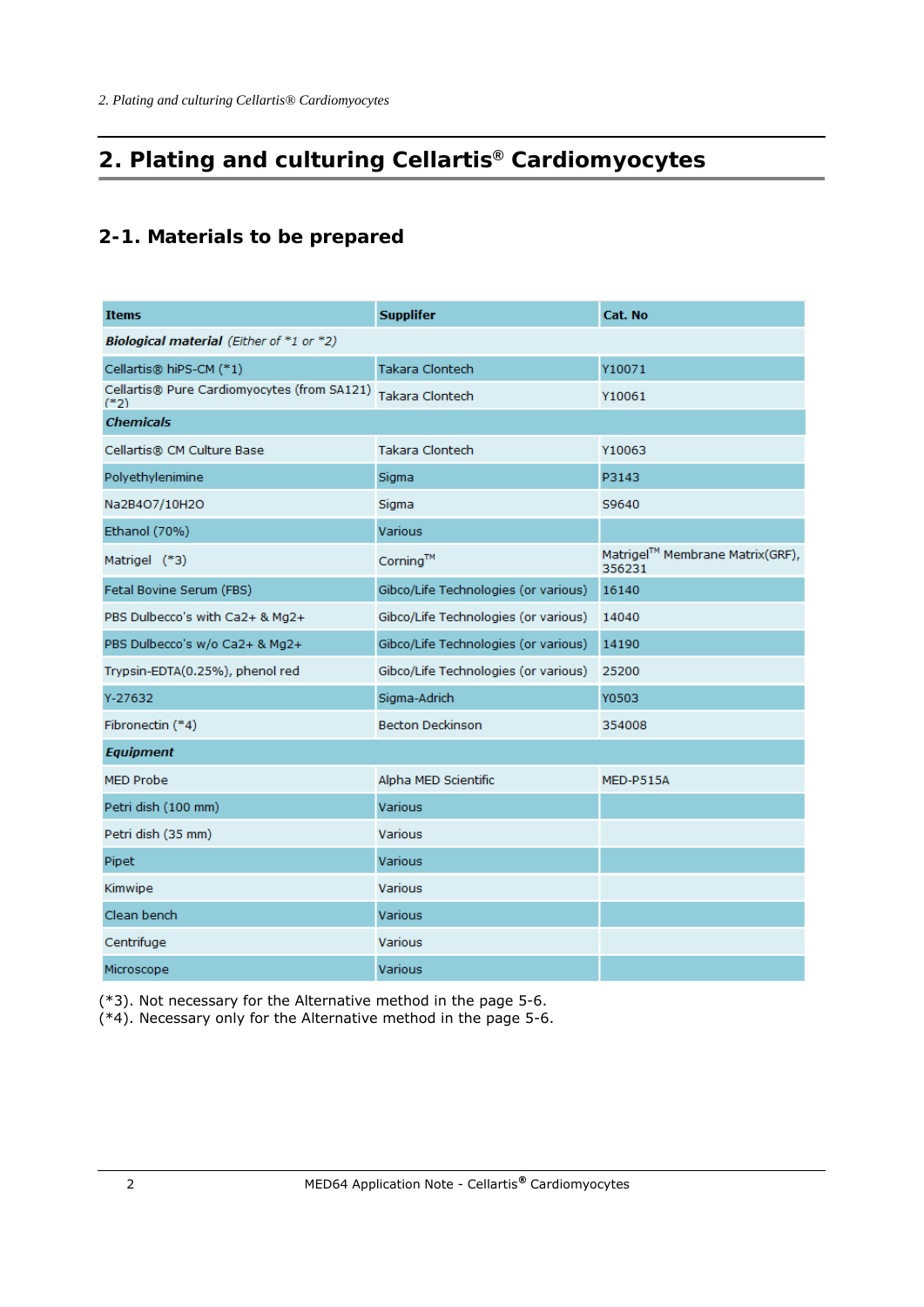### **2-2. Workflow**

Cellartis® Cardiomyocytes, cryopreserved human pluripotent stem cell-derived cardiomyocytes from Takara Clontech, are initially thawed onto standard tissue culture plates coated with fibronectin. Please refer to the Cellartis® Cardiomyocytes User Manual. From day 3 after thawing, the cells can be plated onto the MED Probe. Recordings can be started 2 days post-plating on the MED Probe.



### **2-3. Preparing the MED Probes**

#### **CAUTION:**

Electrodes in the MED Probe are extremely fragile. Avoid contact with electrodes in all of following procedures.

- 1. Rinse a MED Probe with sterilized distilled water (SDW) at least three times. Fill the MED Probe with 70% ethanol and leave it for 30 minutes.
- 2. Aspirate the ethanol in a sterile hood.
- 3. Fill the MED Probe with 0.1% Polyethylenimine (PEI) in 25 mM borate buffer (pH 8.4). Leave it at room temperature for overnight (make sure the electrodes are covered by the PEI.).
- 4. Aspirate the PEI and rinse the MED Probe with double distilled water (DDW) at least 4 times.

#### *Note:*

*This PEI coating should be performed on each occasion before preparing the MED Probe (not only the first time).* 

- 5. Place a dry MED Probe in a sterile 100 mm diameter culture dish.
- 6. Place a sterile 35 mm diameter culture dish next to the MED Probe and fill the dish with sterile water to create moist environment.
- 7. Place a 7 µl bead of matrigel (Corning<sup>TM</sup> Matrigel<sup>TM</sup> Membrane Matrix (GFR), Cat. #356231, diluted in DPBS+/+ to a final concentration of 200 μg/ml) over the recording electrode area on the MED Probe.
- 8. Incubate the matrigel-coated MED Probe in a cell culture incubator at 37°C, 5% CO2, for 3 hours.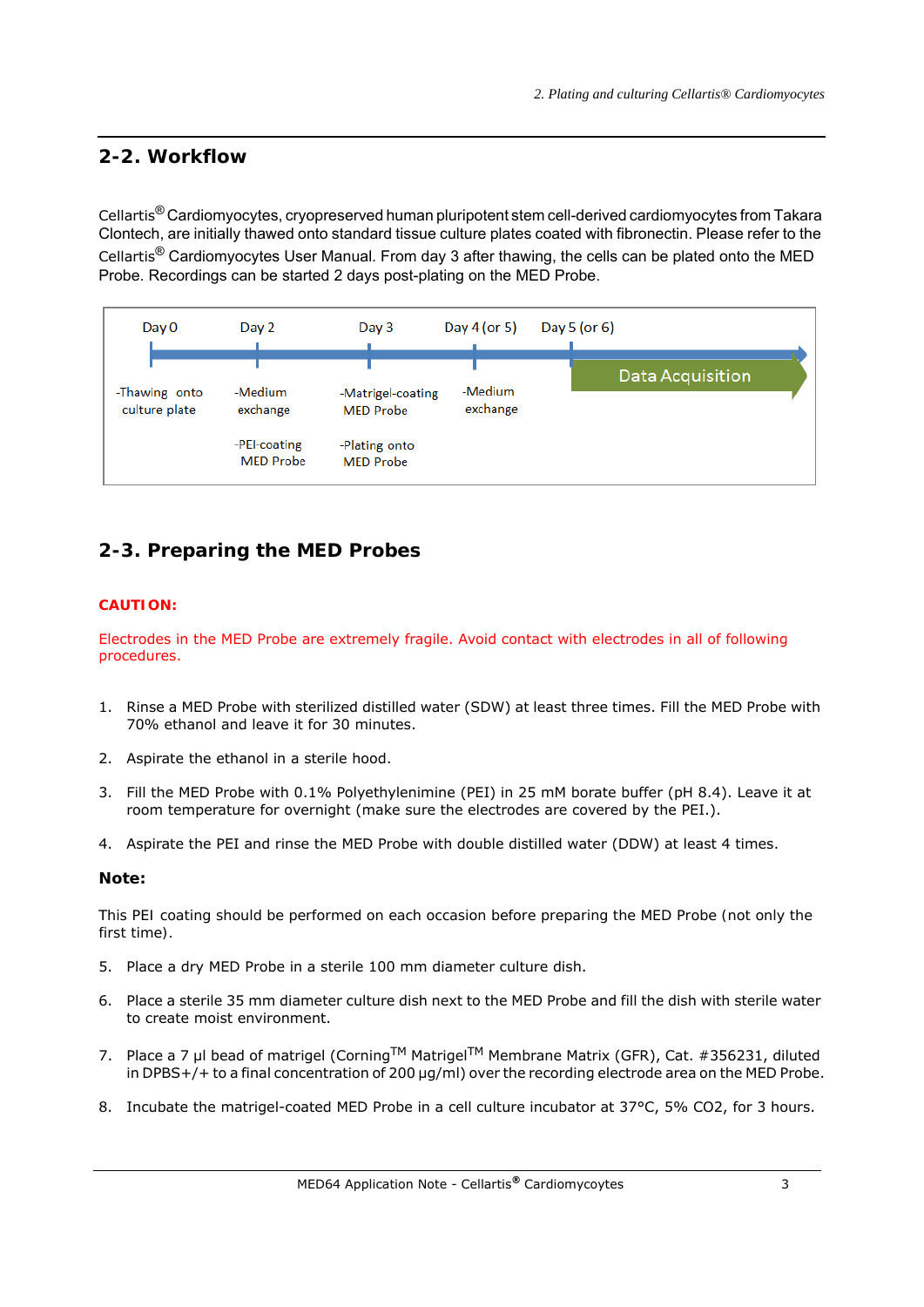#### *Note:*

*Do not let the matrigel-coated surface dry completely before seeding the cells.*

### **2-4. Collecting Cellartis® Cardiomyocytes from the tissue culture plate**

- 1. Make Cellartis<sup>®</sup> MEA Plating Medium by adding 20% FBS to Cellartis<sup>®</sup> CM Culture Base (Cat#Y10063).
- 2. Pre-heat an appropriate amount of Cellartis<sup>®</sup> MEA Plating Medium to 37°C. Add Y-27632 to a final concentration of 5 μM prior to use.
- 3. Aspirate the medium from each well containing cardiomyocytes.
- 4. Rinse the wells with DPBS-/-.
- 5. Add 0.25% trypsin/EDTA to each well ( $\sim$  80 µl per cm<sup>2</sup>) and incubate for 2-4 minutes.
- 6. Gently detach the cells by dispensing the dissociation solution over the surface using a 1 ml pipettor.
- 7. Add 1 volume ( $\sim$  80 µl per cm<sup>2</sup>) of the MEA Plating Medium (with 5 µM Y-27632) to each well to deactivate the trypsin.
- 8. Transfer the cell suspension into a suitable tube.
- 9. Count the cardiomyocytes.
- 10. Centrifuge the cells at 200 x g for 5 minutes (at room temperature).
- 11. Aspirate the supernatant and gently resuspend the cell pellet in an appropriate volume of the MEA Plating Medium (with 5 μM Y-27632) to a final concentration of 6,000-7,000 viable cardiomyocytes/μl.

### **2-5. Plating Cellartis® Cardiomyocytes onto the MED Probe**

- 1. Aspirate the matrigel from the MED Probe.
- 2. Place a 7 μl bead of the cardiomyocyte suspension (corresponding to 42,000~ 49,000 viable cardiomyocytes) over the recording electrode area on the MED Probe.

#### *Note:*

*Do not let the matrigel-coated area dry completely before seeding the cells. If seeding Cellartis® Cardiomyocytes on several MED Probes, it is recommended to take one probe at a time.*

#### **CAUTION:**

The MED Probe has 4 reference electrodes as well as 64 recording electrodes. The 4 reference electrodes MUST be free from cells (but covered by medium) for signal recording.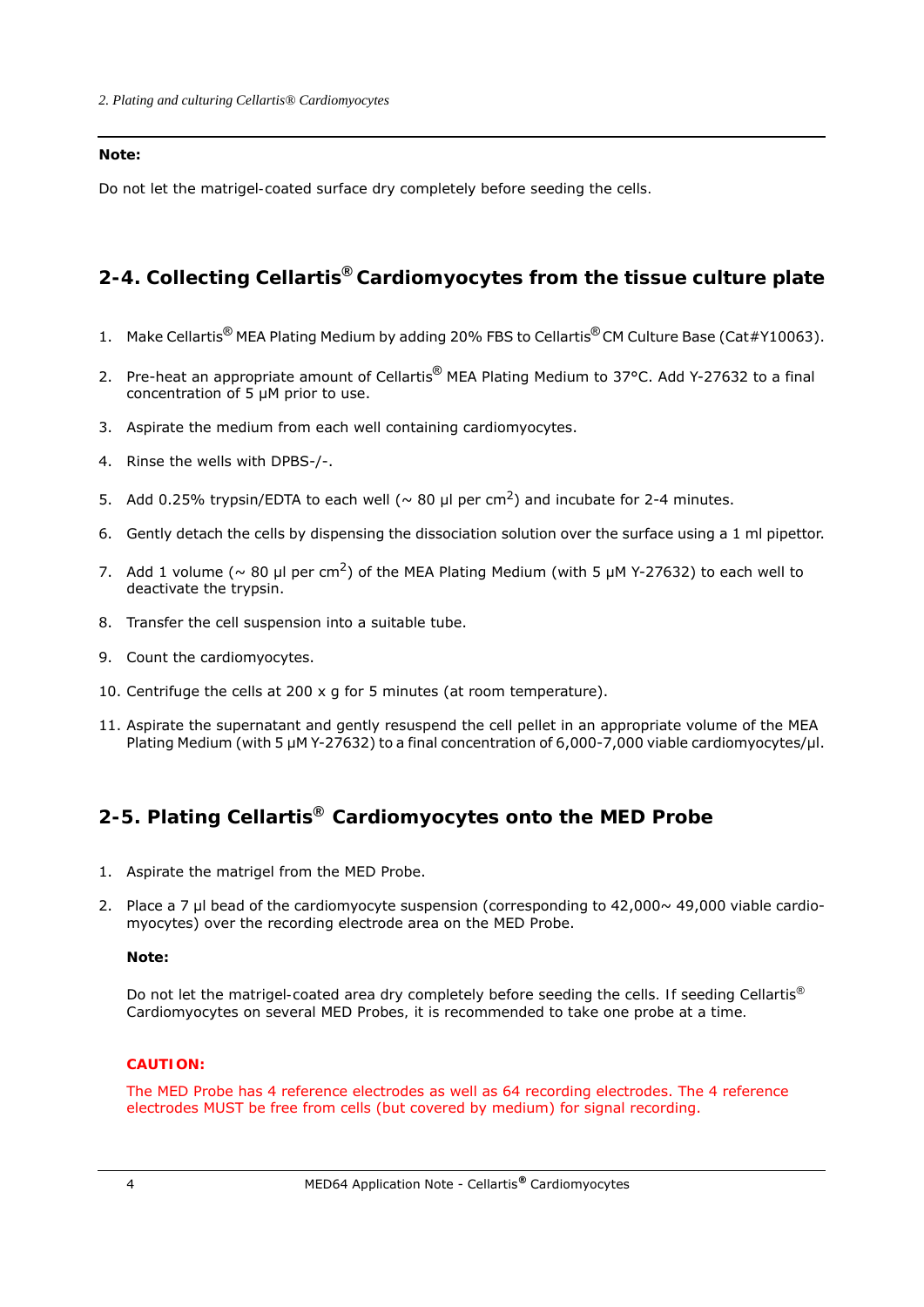- 3. Incubate the MED Probe with the seeded Cellartis® Cardiomyocytes in a cell culture incubator at 37°C, 5%  $CO<sub>2</sub>$ , for 2 hours, allowing the cells to adhere.
- 4. Gently add 2 ml of the MEA Plating Medium (with 5 μM Y-27632) to the MED Probe, taking care not to dislodge the cells.
- 5. Incubate in a cell culture incubator at 37°C, 5% CO2.
- 6. After 24-48 hours, change the medium to Cellartis<sup>®</sup> CM Culture Medium (Cat# Y10063) + 10%FBS. After this first medium exchange, half volume medium changes should be performed every 2-3 days depending on appearance/pH.

Recordings can be started 1 day after the change to Cellartis<sup>®</sup> CM Culture Medium (cardiomyocytes should have started to beat) in standard assay medium of choice (Cellartis® CM Culture Medium can be used).



Fiaure 1. Cellartis<sup>®</sup> Cardiomyocytes cultured on the MED Probe (in Day 3)

### **2-6. Alternative method for coating and plating Cellartis® Cardiomyocytes**

Here is an alternative method for coating and plating Cellartis<sup>®</sup> Cardiomyocytes.

#### **Workflow**

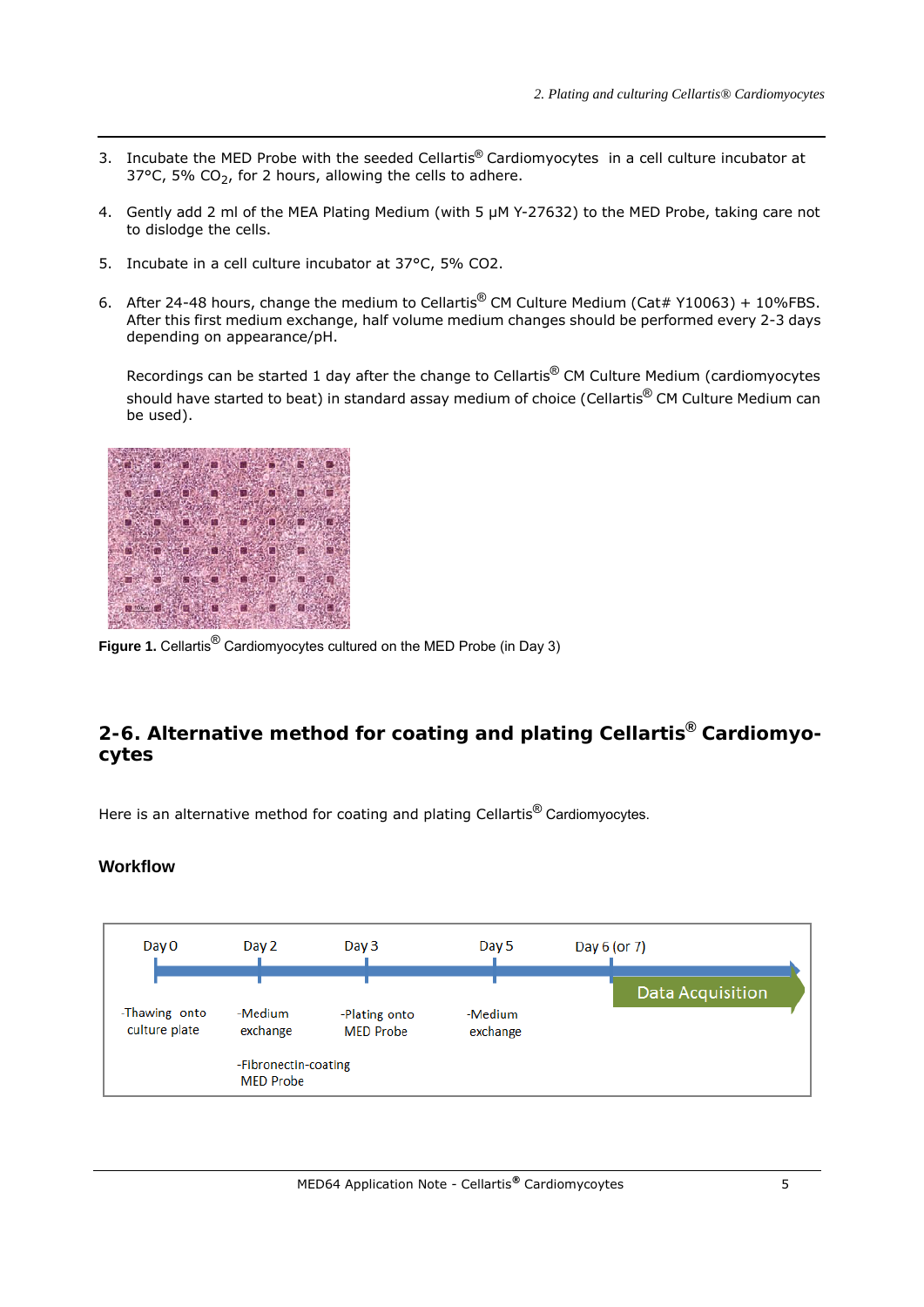### **Coating the MED Probe**

- PEI-coating is omitted in this method.
- 1. Place a dry MED Probe in a sterile 100 mm diameter culture dish.
- 2. Place a sterile 35 mm diameter culture dish next to the MED Probe and fill the dish with sterile water to create moist environment.
- 3. Place a 2 μl bead of fibronectin (50 μg/mL, Becton Deckinson, Cat.#354008) over the recording electrode area on the MED Probe.
- 4. Incubate the fibronectin-coated MED Probe at 4°C overnight.

### **Plating Cellartis® Cardiomyocytes onto the MED Probe**

- 1. Aspirate 1 ul of the fibronectin from the MED Probe.
- 2. Place a 2 µl bead of the cardiomyocyte suspension (corresponding to  $30,000 \sim 45,000$  viable cardiomyocytes) over the recording electrode area on the MED Probe.

#### *Note:*

*Do not let the fibronectin-coated area dry completely before seeding the cells. If seeding Cellartis*® *Cardiomyocytes on several MED Probes, it is recommended to take one probe at a time.*

#### **CAUTION:**

The MED Probe has 4 reference electrodes as well as 64 recording electrodes. The 4 reference electrodes MUST be free from cells (but covered by medium) for signal recording.

- 3. Incubate the MED Probe with the seeded Cellartis<sup>®</sup> Cardiomyocytes in a cell culture incubator at 37°C, 5 % CO2, for 5 hours, allowing the cells to adhere.
- 4. Gently add 1 ml of the MEA Plating Medium (with 5 μM Y-27632) to the MED Probe, taking care not to dislodge the cells.
- 5. Incubate in a cell culture incubator at 37°C, 5% CO2.
- 6. After 48 hours, change the medium to 2 ml Cellartis<sup>®</sup> CM Culture Medium (Cat# Y10063) + 10%FBS). After this first medium exchange, half volume medium changes should be performed every 2-3 days depending on appearance/pH.
- 7. Recordings can be started 1 day after the change to Cellartis<sup>®</sup> CM Culture Medium (cardiomyocytes should have started to beat) in standard assay medium of choice (Cellartis<sup>®</sup> CM Culture Medium can be used).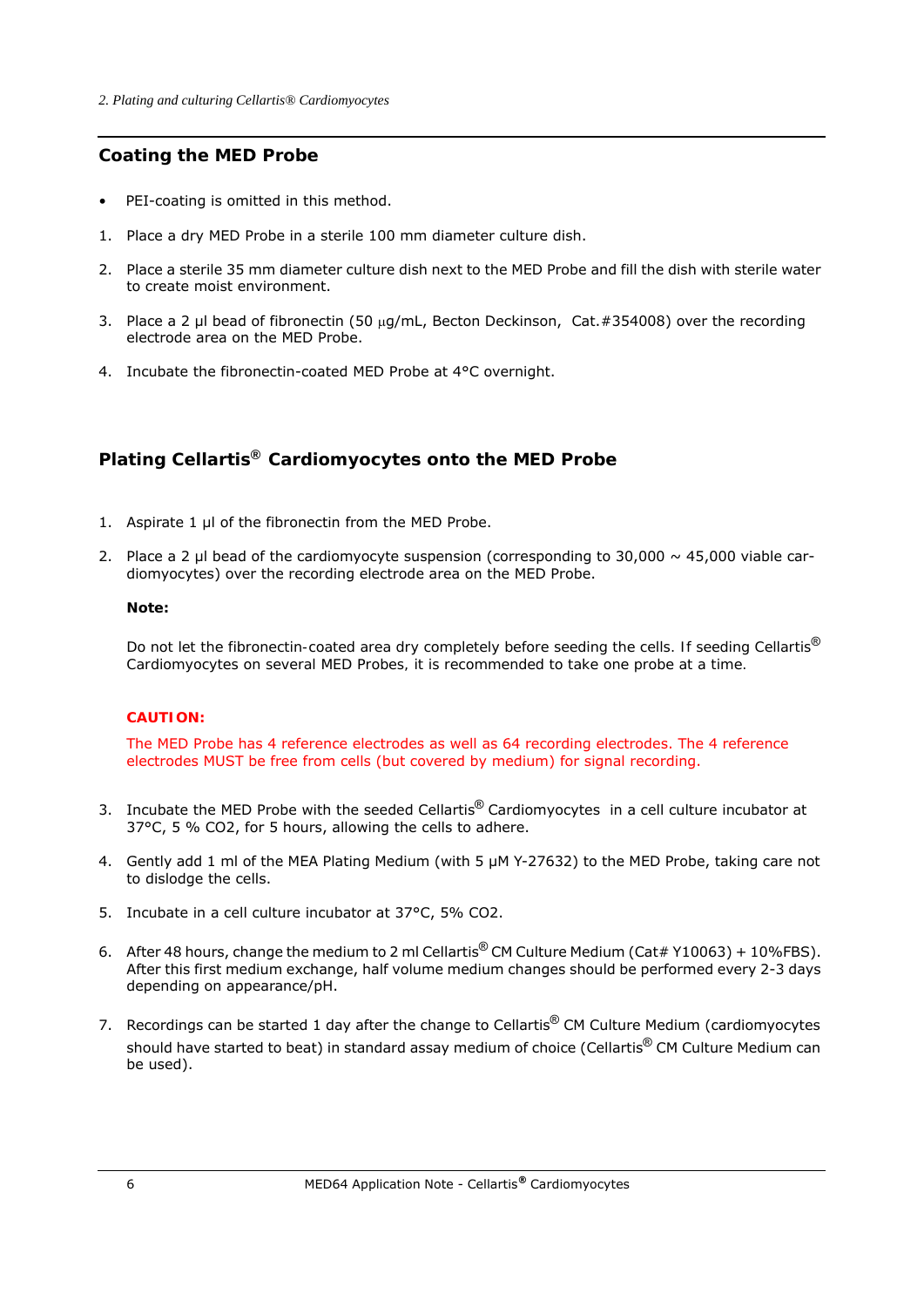### **2-7. Cleaning the used MED Probes**

The MED Probe's electrical characteristics are best during the first use. High quality signals can be recorded and effective stimulation is possible with the MED64 System's MED Probes thanks to the electrodes' characteristics, the lowest impedance in a commercially available microelectrode array. The electrodes' impedance will increase with repeated use of the MED Probes due to damage in handling and/or residual cellular debris and coating materials. However, the MED Probes can be re-used if they are handled and cleaned very carefully. The following are protocols MED64 users recommend:

#### **CAUTION:**

ALWAYS avoid contact with the surface of the MED Probe to preserve the microelectrodes and insulation layer.

#### **Trypsin-EDTA - collagenase treatment method**

- 1. Pipette 0.5 mM Trypsin-EDTA (GIBCO, Cat # 25300-054) into the MED Probe chamber and incubate for 1 hour.
- 2. Rinse the chamber with PBS 3 times.
- 3. Dissolve collagenase type I (Sigma, Cat  $#$  C0130) in PBS at a concentration of 20 unit/ml.
- 4. Pour the collagenase solution into the chamber and incubate for 1 hour at 37°C.
- 5. Discard the used collagenase solution and rinse the MED Probe with double distilled water (DDW) at least 3 times.
- 6. Dry the MED Probe in a clean area.
- 7. Store the MED Probe (according to instructions) in a beaker with DDW in a darkened area (please refer to the MED Probe product manual.).

### **Bleaching method**

- 1. Carefully pour or pipette 1 ml of Bleach (Clorox®) into the MED Probe and leave it for about 15-30 seconds.
- 2. Aspirate and repeat step 1 three times. If the MED Probe is not clean after this, apply 2 more rinses and a longer exposure. (usually 1-2 minutes is enough, but as long as 15 minutes is acceptable.)

#### **CAUTION:**

#### Avoid exposing the MED Probe to Bleach over 20 minutes.

- 3. Rinse the chamber 5 times with double distilled water (DDW).
- 4. Allow it to dry or aspirate in a sterile hood.
- 5. Store the MED Probe (according to instructions) in a beaker with DDW in a darkened area (please refer to the MED Probe product manual.).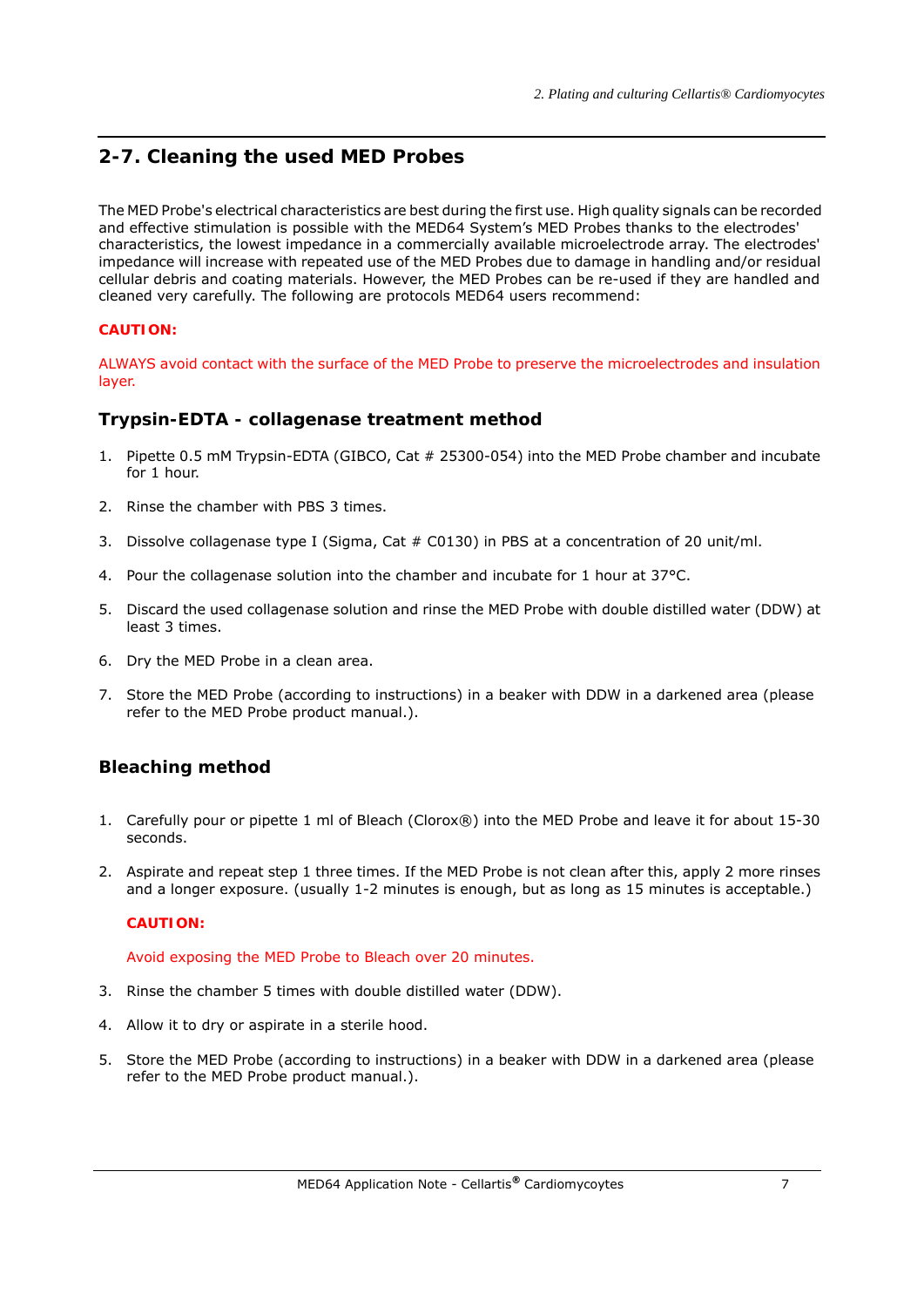### **3. Data acquisition**

This section will describe settings that are generally recommended for data acquisition from human pluripotent stem cell-derived caordiomyocytes (hPSC-CMs).

### **3-1. Setting up the microenvironmental conditions**

**35.8-36.5°C** is the recommended temperature for recording from hPSC-CMs. Beat frequency is very sensitive to temperature. Beat rate can increase dramatically as temperature rises above 37°C.

Changes in pH can also cause fluctuations in beat frequency. Changes in pH can be caused by changes in CO<sub>2</sub> concentration in the air. Thus, it is very important to let the hPSC-CM sit in an environment where the CO<sub>2</sub> concentration is stable. Two methods are recommended to achieve stability of temperature and the  $CO<sub>2</sub>$  concentration.

### **1) Use of CO**<sup>2</sup> **incubator**

Place the MED Connector (MED-C03) inside a CO2 incubator. Please note that incubators can introduce noise. Please refer to page 29-36 in the MED64 Handbook (vol1) to avoid noise introduced by incubators. Particularly, recordings can be compromised by noise introduced by the rapid temperature increases that occur as they power on. Wait until the desired temperature is stable before starting acquisitions (it could take several hours depending on the incubator).

Place the drug aliquot to be used for your experiment in a heated water bath to minimize the temperature changes caused by drug applications. Administer the drugs quickly as opening the incubator door allows the temperature to cool down and the  $CO<sub>2</sub>$  concentration to change (which can change beat rate). When the incubator door is opened, note and consider waiting until the stability in desired temperature and the CO2 concentration is achieved before re-starting acquisitions (it could take longer than drug effect).

### **2) Use of the MED Heated Connector**

The MED Heated Connector (MED-CP02H) warms up the MED Probe chamber bottom. The use of the MED Connector Cover (MED-CC01) is recommended to maintain the desired temperature and  $CO<sub>2</sub>$  concentration (to avoid the pH changes) around the MED Probe. Provide gas mixtures (the mix ratio depends on composition of your culture medium) through the "gas port" on the top of the Connector Cover. Bubble the gas through a beaker containing distilled water to maintain a humidified environment.

In order to achieve stability for the temperature and the CO2 concentration, follow the instructions below.

- 1. Turn on the ThermoClamp<sup>TM</sup>-1 (controller for the MED Heated Connector) connected to the MED Heated Connector at least 30 minutes before starting acquisition.
- 2. If/When the set-temperature is changed, wait for the temperature measured by the ThermoClampTM-1 controller to stabilize at the new temperature. It could take 5-30 minutes or more.
- 3. Do NOT place the MED Heated Connector in an environment where temperature changes frequently, for example in the proximity of an air conditioner.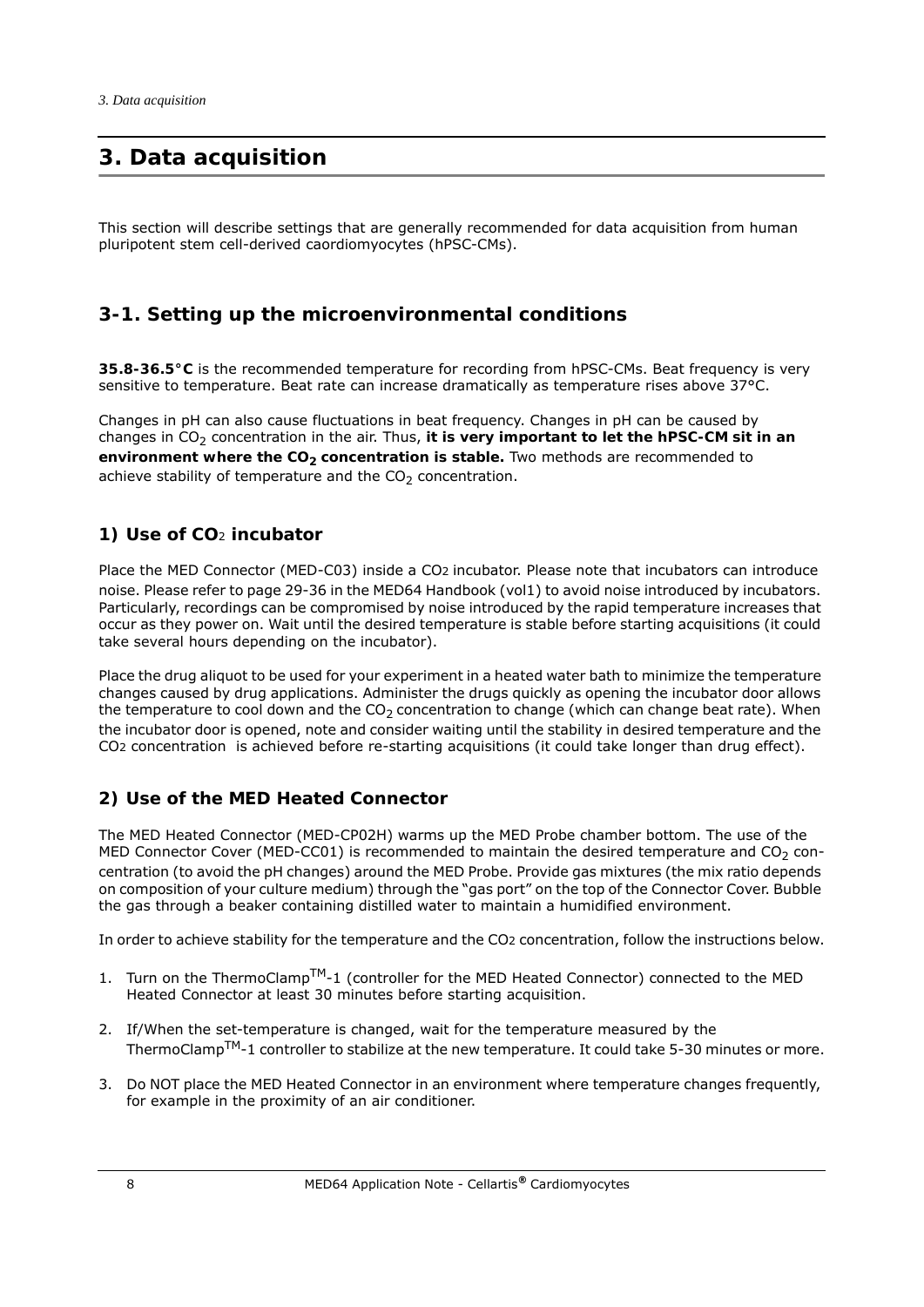#### 4. For drug application:

- Warm up the drugs to the same temperature or a few degrees higher than the bath media prior to administration.
- Use the lid for drug application. Open and close it quickly.
- Once the lid is opened, wait for 5 minutes or more until the temperature and  $CO<sub>2</sub>$  concentration stabilize.





**Figure 2.** Equipment for microenvironmental control. **A.** Complete experimental set up with the MED Heated Connector/ThermoClampTM-1 controller and MED Connector Cover. **B.** Bubble the gas through a beaker containing distilled water to maintain a humidified environment.

### **3-2. Data acquisition**

The MED Probe has 64 recording electrodes as well as 4 reference electrodes. The differences between the field potential acquired at the recording electrodes and the potential at the reference electrodes are measured by the MED64 System. Acquired signals are sent to the MED64 Head Amplifier through the MED Connector/MED Heated Connector. The raw signals are amplified by x10 with the Head Amplifier, and then amplified further and digitized with the MED64 Main Amplifier. We highly recommend reading the "Product manual" for each component, as well as the "MED64 Handbook", and "Mobius Tutorial" before using the MED64 System.

#### **Required MED64 System Components**

- 1) MED Probe
- 2) MED Connector (MED-C03) / MED Heated Connector (MED-CP02H) \*1
- 3) MED64 Head Amplifier (MED-A64HE1)
- 4) MED64 Main Amplifier (MED-A64MD1)
- 5) Acquisition PC
- 6) Mobius software (Mobius QT Package or Mobius QT and EP package)
- \*1. MED Heated Connector requires the ThermoClampTM-1 controller.

Mount the MED Probe on to the MED Connector/MED Heated Connector.

#### **CAUTION:**

Clean the terminals on the outer portion of the MED Probe with a Kimwipe soaked in ethanol before mounting the MED Probe. Salt sediments can damage the contact pins on the MED (Heated) Connector.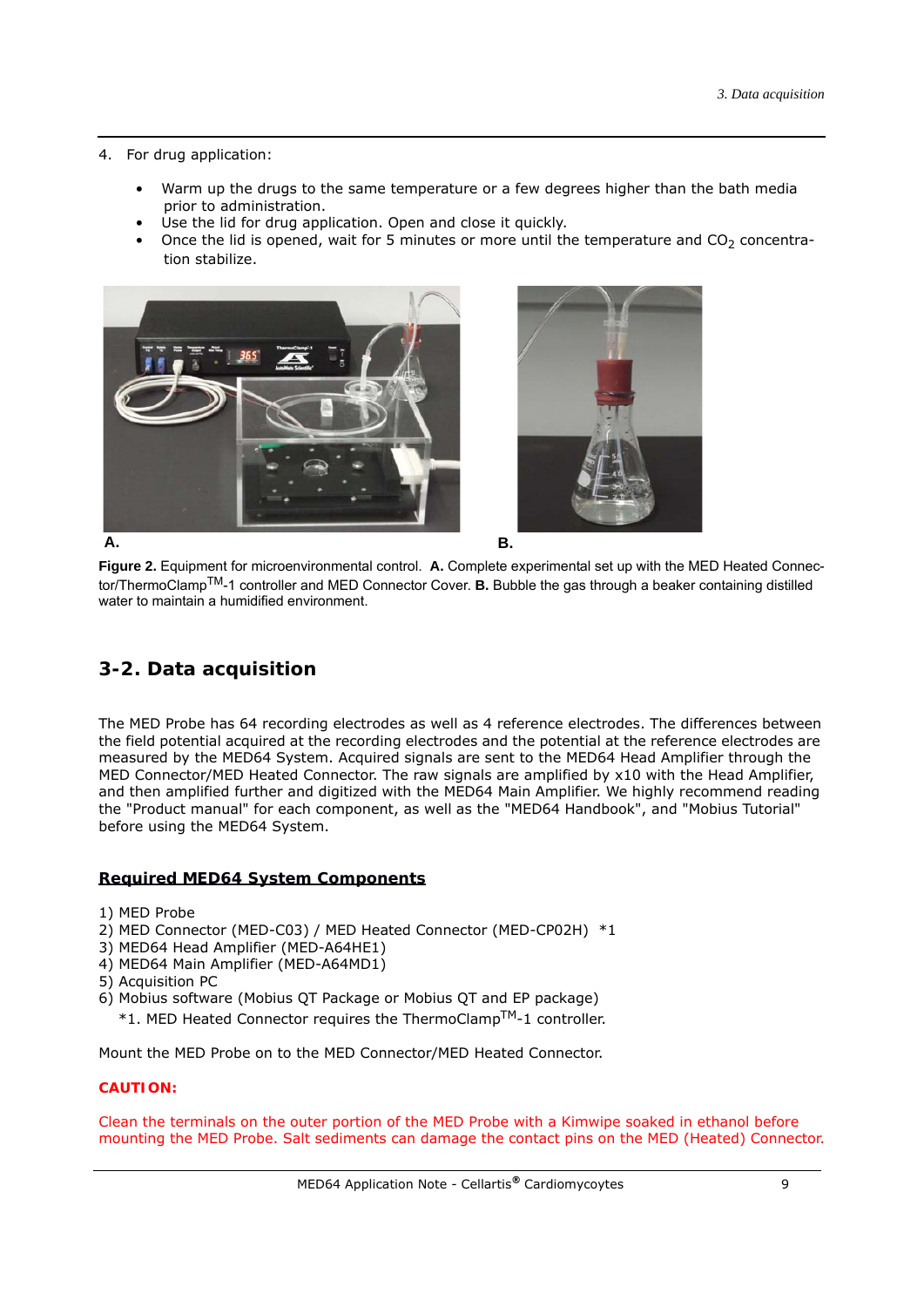### **Available Mobius workflow template**

Data can be acquired immediately using the available Mobius workflow templates enumerated below (please refer to page 83, Chapter 4: Mobius QT on the Mobius Tutorial):

- Beat recording: For recording and real-time analysis of beat frequencies and interspike intervals (ISI).
- QT\_recording: For recording and real-time analysis of field potentials obtained from spontaneous beating.
- Pacing recording: For recording of paced responses and real-time FPD analysis.

### **Recommended acquisition settings**

The following parameters are recommended to perform data acquisition for FPD analysis:

| Input Range (Maximum input signal level): 2.9 mV |                                                |
|--------------------------------------------------|------------------------------------------------|
| Low cut freg (High pass filter) :                | $0.1$ Hz or $1$ Hz                             |
|                                                  | (Change it depending on purpose of your study) |
| High cut freg (Low pass filter):                 | 1000 Hz                                        |

These are guidelines that can be changed depending on the signal amplitude and/or purpose of the study. Particularly change the Input Range to 5.0 mV when 10 kHz is selected for the low pass filter. Please refer to page 88 in the Mobius Tutorial for more details.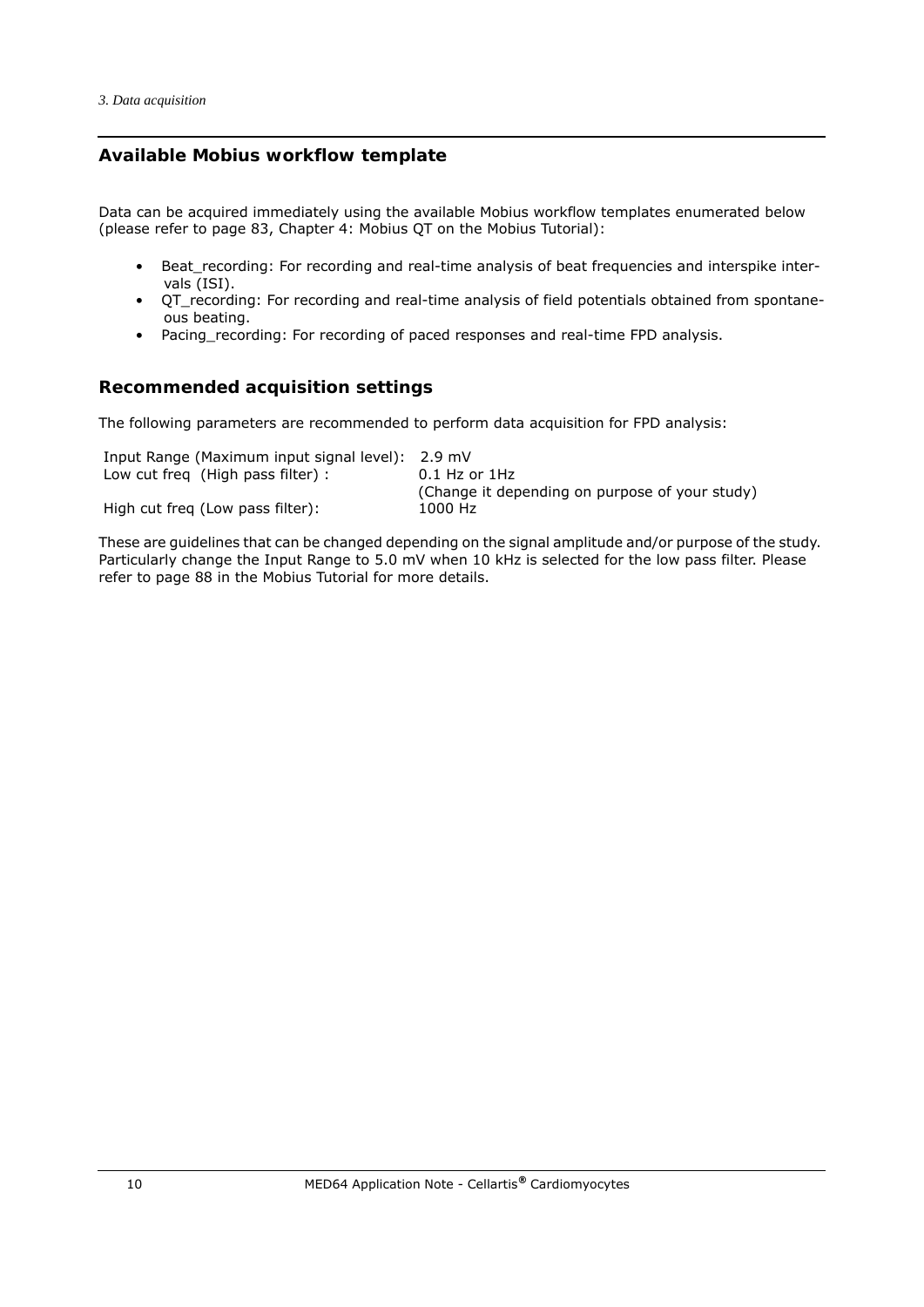### **4. Data analysis**

The MED64 can easily record field potentials from beating hPSC-CMs. Mobius QT has a variety of built-in analyses for studying different parameters. Analyses can be exported for post-processing using other software packages. This section will introduce you to analysis which is generally used for signals acquired from hPSC-CMs.

### **4-1. Beat frequency analysis**

Mobius QT's built-in "Beat\_recording" and "Beat\_frequency\_analysis" workflow templates can extract beat frequency and interspike interval (ISI) both during and post-acquisition, respectively. Please refer to page 98 and 99 in the Mobius Tutorial for detailed instructions.



**Figure 3.** Screen shot of Mobius QT's built-in workflow for beat frequency analysis. Cardiac signals that surpass user-determined thresholds are extracted. Beat frequencies and ISI can be saved as ASCII files. Beat frequencies and interspike intervals (ISI) are computed and graphed.

### **Instantaneous beat frequency analysis**

The beat frequency and ISI data can be exported as ASCII files using the aforementioned workflow templates. Instantaneous beat frequency can be calculated dividing 1000 by the Interspike Interval (in milliseconds) and multiplying the result by 60, as seen in the function dialogue box  $[x=(1000/ISI)*60]$ in the Figure 4.

The calculated instantaneous beat frequency data can easily be graphed in Excel or any data analysis software to make a figure showing the timecourse of a drug effect on beating frequency.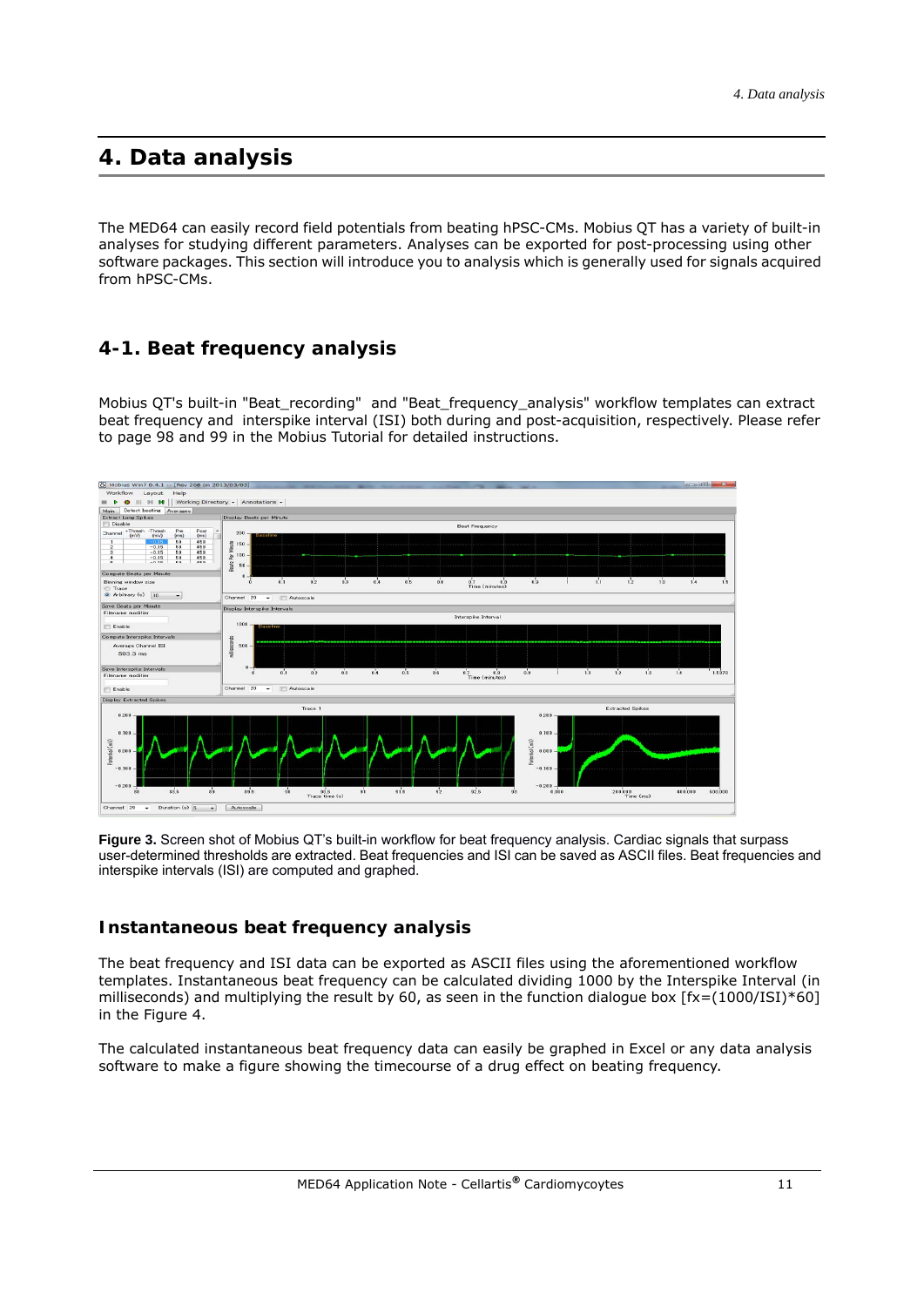

**Figure 4.** Instantaneous beat frequency calculated and graphed for publication. **A.** The interspike interval (ISI) data exported as an ASCII file contains the timepoints and ISI in milliseconds (Column C). In this case, Microsoft Excel has been used to open the file. The instantaneous beat frequency can be obtained for each timepoint dividing 1000 by the Interspike Interval (in ms) and multiplying the result by 60, as seen in the function dialogue box, fx =(1000/ISI)\*60. **B.** Any software package such as Excel, Igorpro, or MATLAB can be used to produce graphs for plotting the instantaneous beat frequency changes over time obtained from the ISI ASCII file. In this example Igorpro has been used.

### **Graphing chronotropic drug effects**

For presentation purposes, it is useful to display the steady state effect of a drug on the hPSC-CM preparation's spontaneous beating. This can be done using the "Spike\_ train" workflow following the procedure below:

- 1. Download the "Spike train" workflow from http://www.med64.com/resources/utilities.html.
- 2. In the [Replay Raw Data] control panel, select the file, Trace#, Trace time, and Channel to be exported.
- 3. In the [Filter Raw Data] control panel, select "Down-sampling" for the Filter Type and select a sampling frequency of 1000 Hz. This can be modified depending on your signals.
- 4. In the [Export Raw Data] control panel, input the name of your choice for the file to be generated, select the type of data format, and check the "Enable storage" check box.
- 5. Run the workflow with the Green-Red button.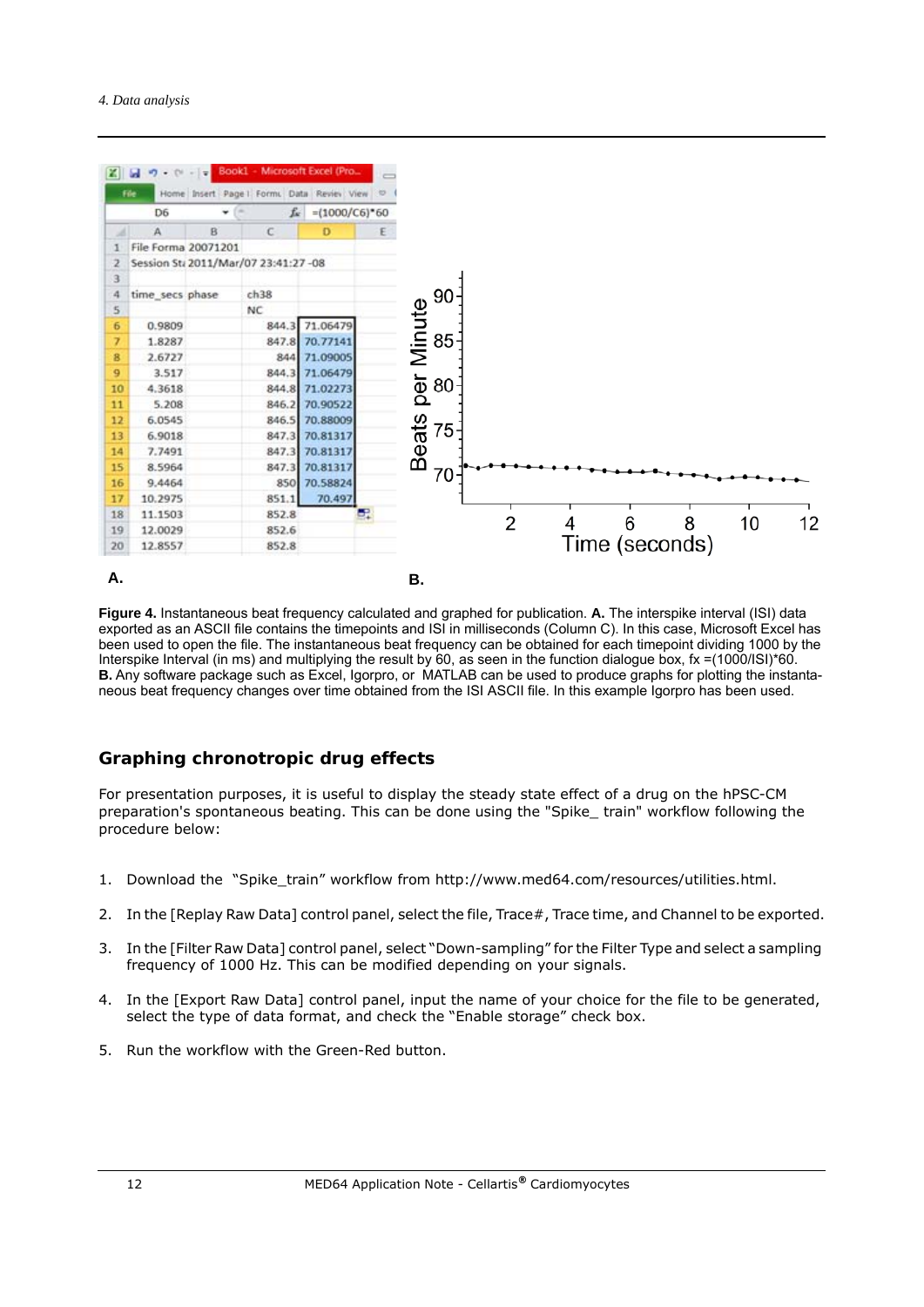

Figure 5. "Spike train" workflow. The data downsampled to 1 kHz for channel 7 acquired between 0-120 seconds can be exported by clicking the Green-Red button.

6. The resulting ASCII or CSV file can then be imported into the software package of choice to produce a graph with the region of interest, as shown in Figure 6.



**Figure 6.** Graphing chronotropic drug effects. **A.** Rhythmic spontaneous field potentials at baseline. **B.** Steady-state effect of isoproterenol (1 μM ) on beat frequency.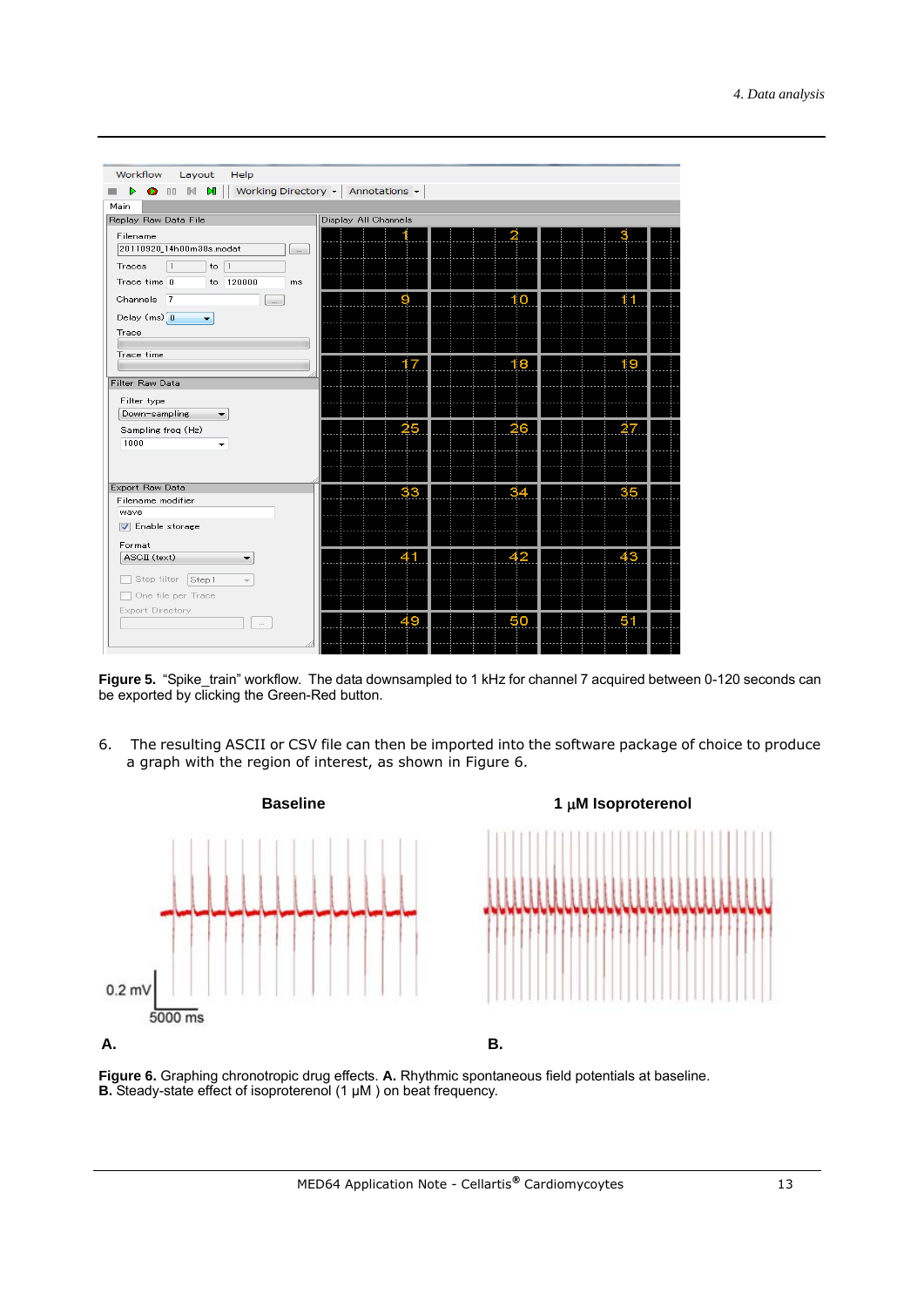### **4-2. Field potential duration analysis**

The hPSC-CM field potential typically starts with a fast depolarizing spike (due mainly to Na<sup>+</sup> influx) followed by a slow repolarizing wave (secondary to  $K^+$  efflux). Field potential duration (FPD) is the electrophysiological correlate of the QT interval obtained via clinical EKG and the cardiomyocyte action potential duration obtained via patch-clamping. QT interval prolongation is a risk factor for Torsades de Pointes, a life threatening arrhythmia. Thus, FPD measurement is a parameter that is used to predict cardiac safety.



**Figure 7.** QT interval, action potential duration, and field potential duration. **A.** Classic EKG trace illustrating the QT interval. **B.** Ventricular hPSC-CM action potential recorded via whole-cell patch-clamping. **C.** Field potentials recorded from an hPSC-CM embryoid body with the MED64. Note the similarity with the EKG in panel A.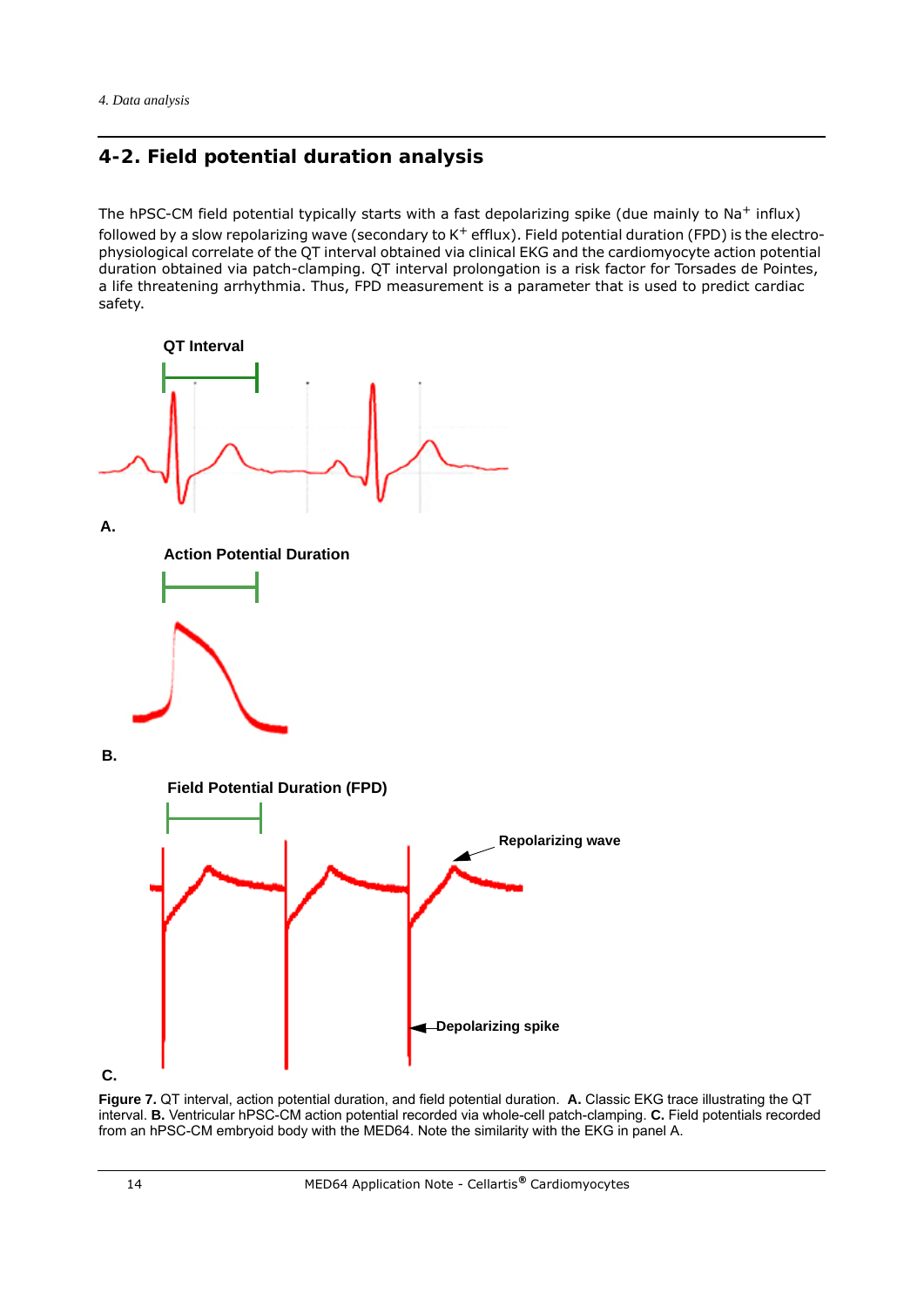Mobius' "QT\_recording/QT\_analysis" workflow templates are available for FPD analysis (Refer to page 84-85, 96-97 in the Mobius Tutorial in detail). Mobius can automatically extract the FPD using several methods including measurement of the time between the fast depolarizing spike (either positive or negative) and the slow repolarizing wave. Please refer to pages 102 to 105 in the Mobius Tutorial for detailed instructions on performing FPD analyses.



**Figure 8** "QT\_recording/analysis" workflow template. Signals that surpass user-determined thresholds are extracted and their FPDs are measured using the "Time of Amplitude Max to Max" in this example.

### **FPD analyses available in Mobius QT software**

There are 3 built-in analysis methods for measuring FPD in Mobius QT.

#### **1. Time of Amplitude Max(Min) to Max(Min)**

Measures the timepoint at the signal's maximum (minimum) amplitude between the 2 cursors on the left and 2 cursors on the right. (Figure 9)



**Figure 9.** FPD Analysis using the "Time of Amplitude Max to Max" analysis. This method measures the duration between the maximal datapoint in the initial**-**fast depolarizing spike between the first two cursors and the maximal datapoint in the slow repolarizing wave between the second two cursors.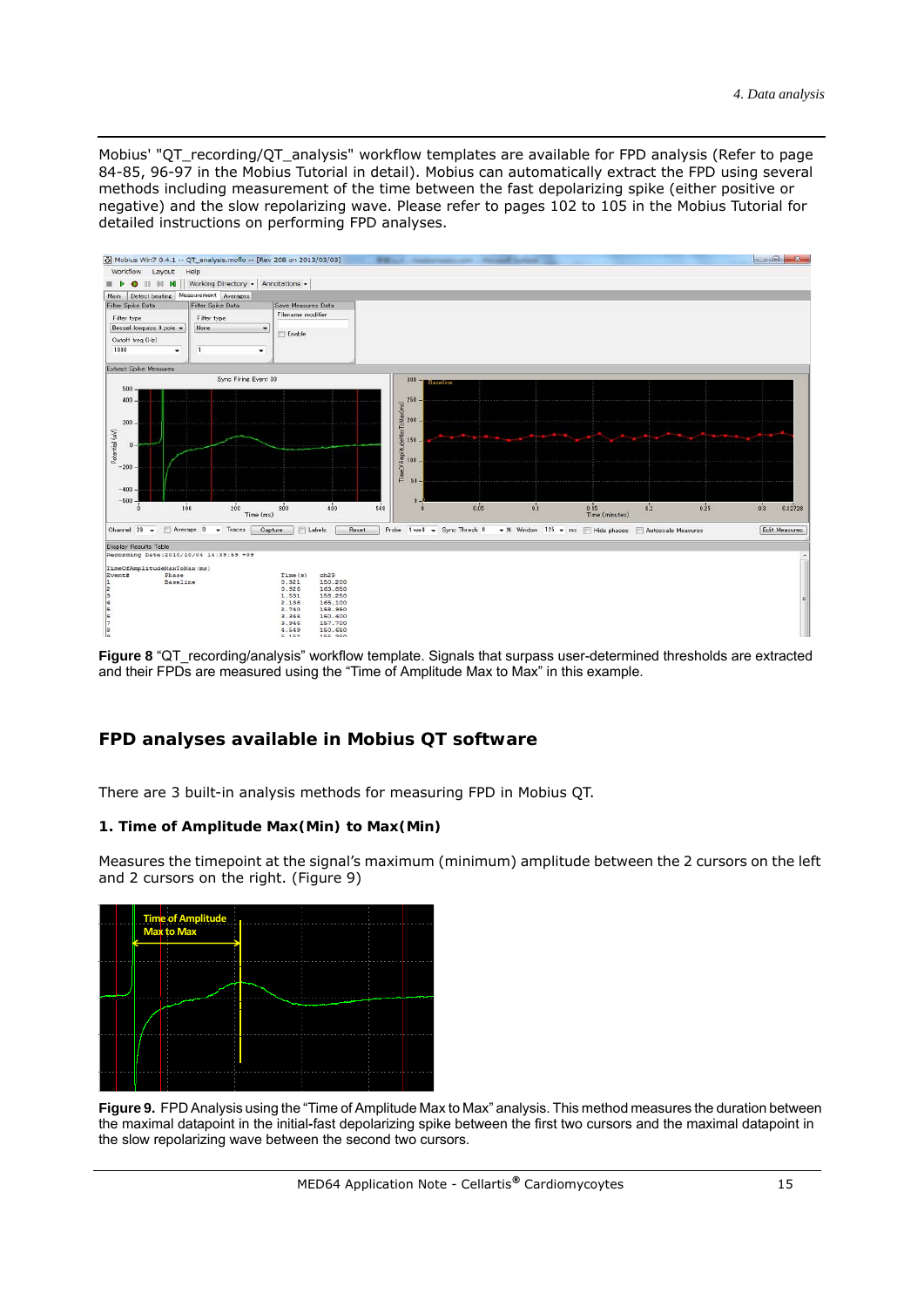#### **2. Time of Crossing Horizontal Cursor**

Computes the FPD by measuring the duration between the left vertical cursor ("Cursor 1") and the first intersection of the waveform with the horizontal cursor AFTER the right vertical cursor ("Cursor 2", Figure. 11).



**Figure 10.** FPD Analysis using the "Time of Crossing Horizontal Cursor" analysis. The time between the first cursor and the first intersection of the waveform with the horizontal cursor AFTER the right vertical cursor is calculated in this measurement.

#### **3. Time of Slope Crossing Horizontal Cursor**

This analysis uses four cursors as shown in Figure 11, three vertical and one horizontal. It computes the time between the left-most vertical cursor ("Cursor 1") to the intersection of the linear fit slope line and the horizontal cursor. "Cursor 2" and "Cursorn 3" are used to select the portion of the waveform to be fitted with the slope line.



**Figure 11.** FPD Analysis using the "Time of Slope Crossing Horizontal Cursor" analysis. This analysis method measures the duration between the first cursor and the timepoint the linear fit slope line between the Cursor 2 and 3 crosses the horizontal cursor.

*NOTE: The QT interval is defined as the period between the beginning of the QRS complex and the end of the T wave. The most accurate correlate of this measurement can be obtained by measuring the time*  between the initial deviation from the isoelectric baseline preceding the beginning of the fast depolarizing *spike and the return to baseline after the slow repolarizing wave.*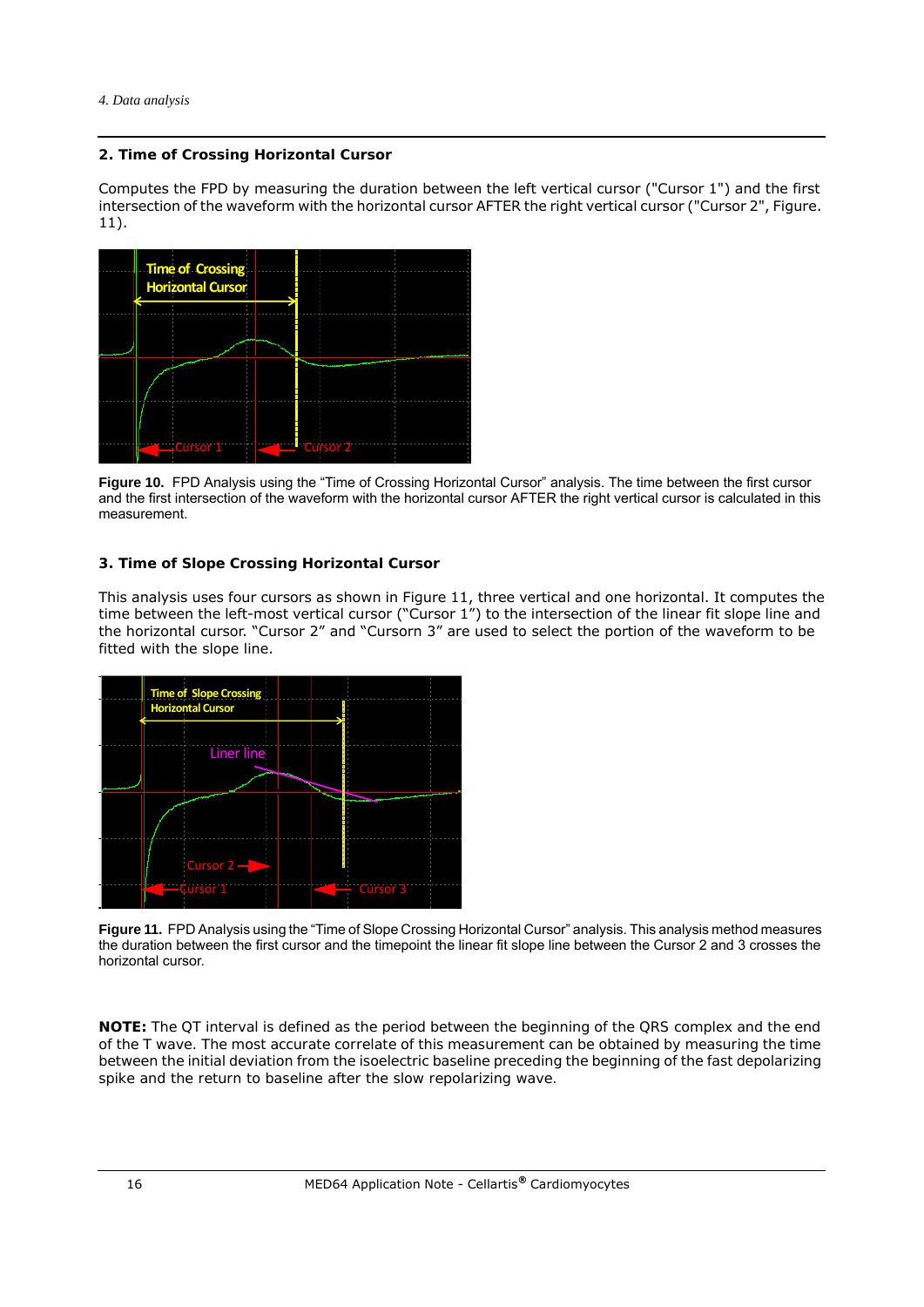#### **Exporting extracted waveforms**

Mobius QT can easily export waveforms as ASCII files. Often pharmacological studies require 10 to 15 minutes to ensure the effect has stabilized, but usually only the last 30 seconds of the recording are analyzed offline. For presentation purposes, comparison of the waveforms averaged for the last 30 seconds of the recording is often desired.

In order to perform this, determine the number of spikes during these last 30 seconds, then average the waveform this number of times in Mobius QT. The averaged waveform can be obtained on the left chart in the "Extract Spike Measures" panel using the following procedure (Refer to Figure. 13):

- 1. Run the data with the Green button and identify the number of spikes (traces) during the last 30 seconds.
- 2. Check the [Averages] Check-box.
- 3. Input the number of spikes during the last 30 seconds in the [Traces] selector (47 at the Figure 12).
- 4. Select the time for the last 30 seconds in the [Replay Raw Data] module (in Main tab).
- 5. Run Mobius by clicking the Green button. The waveform for the averaged data is obtained in the left waveform chart.



**Figure 12.** Averaging waveforms. All traces for the last 30 seconds (47 traces in this example) are averaged and the resulting waveform is displayed in the left chart.

- 6. Right-click on the left waveform graph, then select [Copy data].
- 7. Create an Excel spreadsheet file with one column numbered in 0.05 intervals from 0.05 up (to the total amount of milliseconds in the [Extract Spike Measures] module panel so the data is matched to it) (Figure. 14A). Then paste the waveform data in the column next to it (Figure. 14B).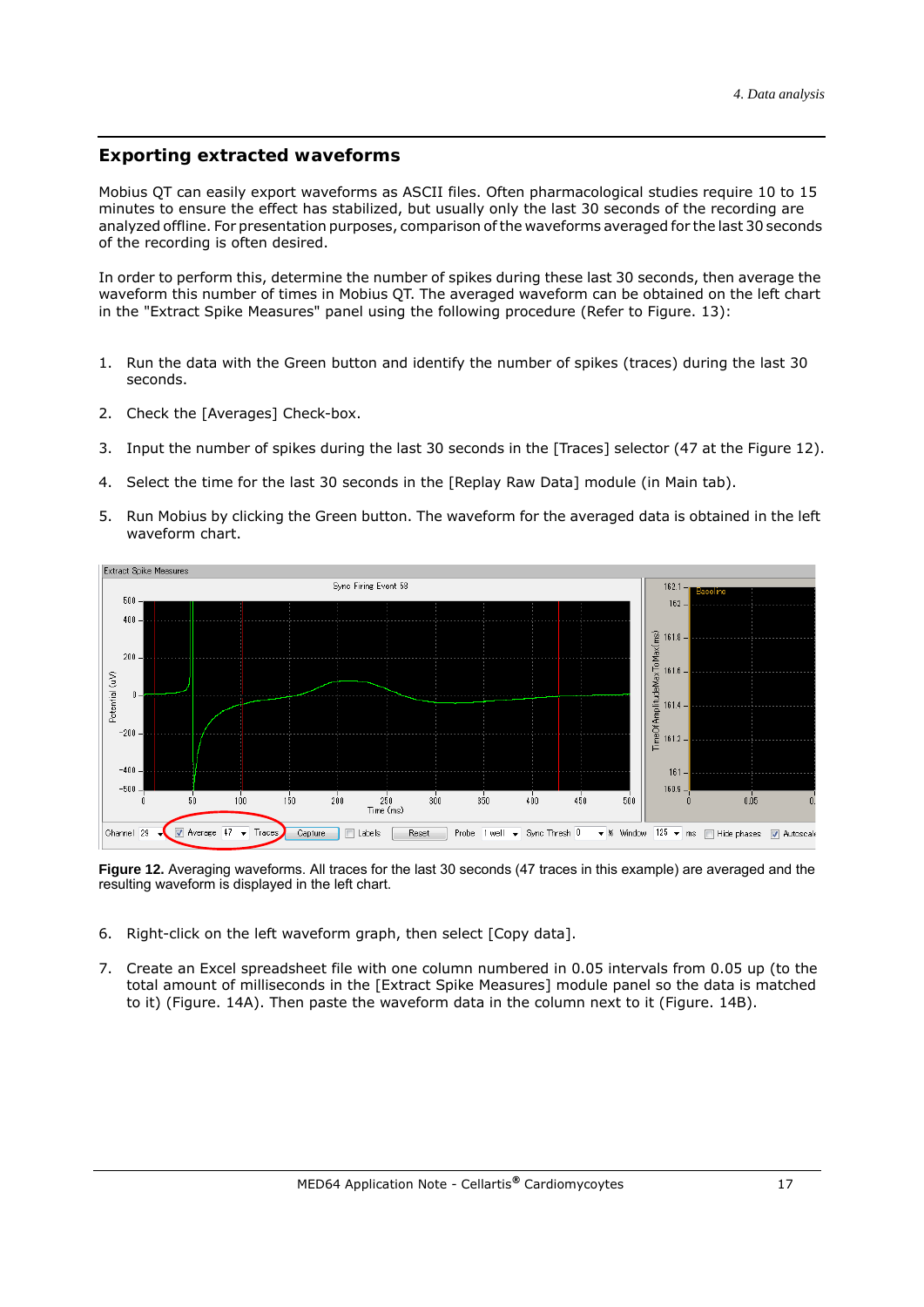|            | K Ch5 FP [Co   | $\Box$<br>$\equiv$ | X                     |                                        | C6                    |                                            |
|------------|----------------|--------------------|-----------------------|----------------------------------------|-----------------------|--------------------------------------------|
|            | A1             | ×                  | v                     |                                        | Α                     | B                                          |
|            | A              | В                  |                       | $\overline{1}$                         |                       | $0.05 - 5.63E - 11$                        |
| $\ddagger$ | 0.05           |                    |                       | $\overline{2}$                         |                       | $0.1 - 9.61E - 10$                         |
|            | 0.1            |                    | ú.                    | 3                                      |                       | $0.15 - 8.11E - 09$                        |
|            |                |                    |                       | $\overline{4}$                         |                       | $0.2 - 4.54E - 08$                         |
|            | 0.15           |                    |                       | 5                                      |                       | $0.25 - 1.90E - 07$                        |
|            | 0.2            |                    |                       | 6                                      |                       | $0.3 - 6.42E - 07$                         |
|            | 0.25           |                    |                       | $\overline{I}$                         |                       | $0.35 - 1.82E - 06$                        |
|            | 0.3            |                    |                       | 8                                      |                       | $0.4 - 4.49E - 06$                         |
|            | 0.35           |                    |                       | 9                                      |                       | $0.45 - 9.86E - 06$                        |
|            |                |                    |                       | 10                                     |                       | $0.5 - 1.96E - 05$                         |
|            | 0.4            |                    |                       | 11                                     |                       | 0.55 - 3.60E-05                            |
|            | 0.45           |                    |                       | 12                                     |                       | $0.6 - 6.14E - 05$                         |
|            | 0.5            |                    |                       | 13                                     |                       | $0.65 - 9.86E - 05$                        |
|            |                |                    |                       | 14                                     | 0.7                   | $-0.00015$                                 |
|            |                |                    |                       | 15                                     | 0.75                  | $-0.00022$                                 |
|            |                |                    |                       | 16                                     | 0.8                   | $-0.0003$                                  |
|            | Ы              | Sheet $1$ 4<br>国   | $\blacktriangleright$ | $\blacksquare$<br>$\blacktriangleleft$ | $\blacktriangleright$ | Sheet1 $\parallel$ $\parallel$ $\parallel$ |
|            | Average: 0.275 | Count: 10          |                       |                                        |                       | 田口凹                                        |

**Figure 13.** Creating the Excel spreadsheets to graph a waveform. **A.** Make a new spreadsheet with one column numbered in 0.05 intervals from 0.05 up (to the total amount of milliseconds analyzed in the workflow). **B.** Paste the data copied from the waveform chart in the "Extract Spike Measures" panel.

 $\boxed{\Box}$ 

回凹 100%

 $\blacktriangleright$ 

X  $\ddot{\phantom{0}}$ 

Ξ

8. Now you can make a graph of the field potential waveform plotting the data vs the time using any software package with graphing capabilities such as Excel, Igorpro, or Matlab. The averaged waveforms for each dose can be superimposed to create a figure demonstrating the dose-dependence of FPD prolongation (Figure 14).



**Figure 14.** FPD prolongation with administration of a hERG blocker. FPD prolongation induced by quinidine, a well-known hERG blocker. Any data analysis software can be used to produce graphs obtained from the ASCII file generated by Mobius. In this example, Igorpro (Wavetetrics Lake Osego, OR, USA) has been used to overlay field potential waveforms recorded during administration of incremental concentrations of quinidine.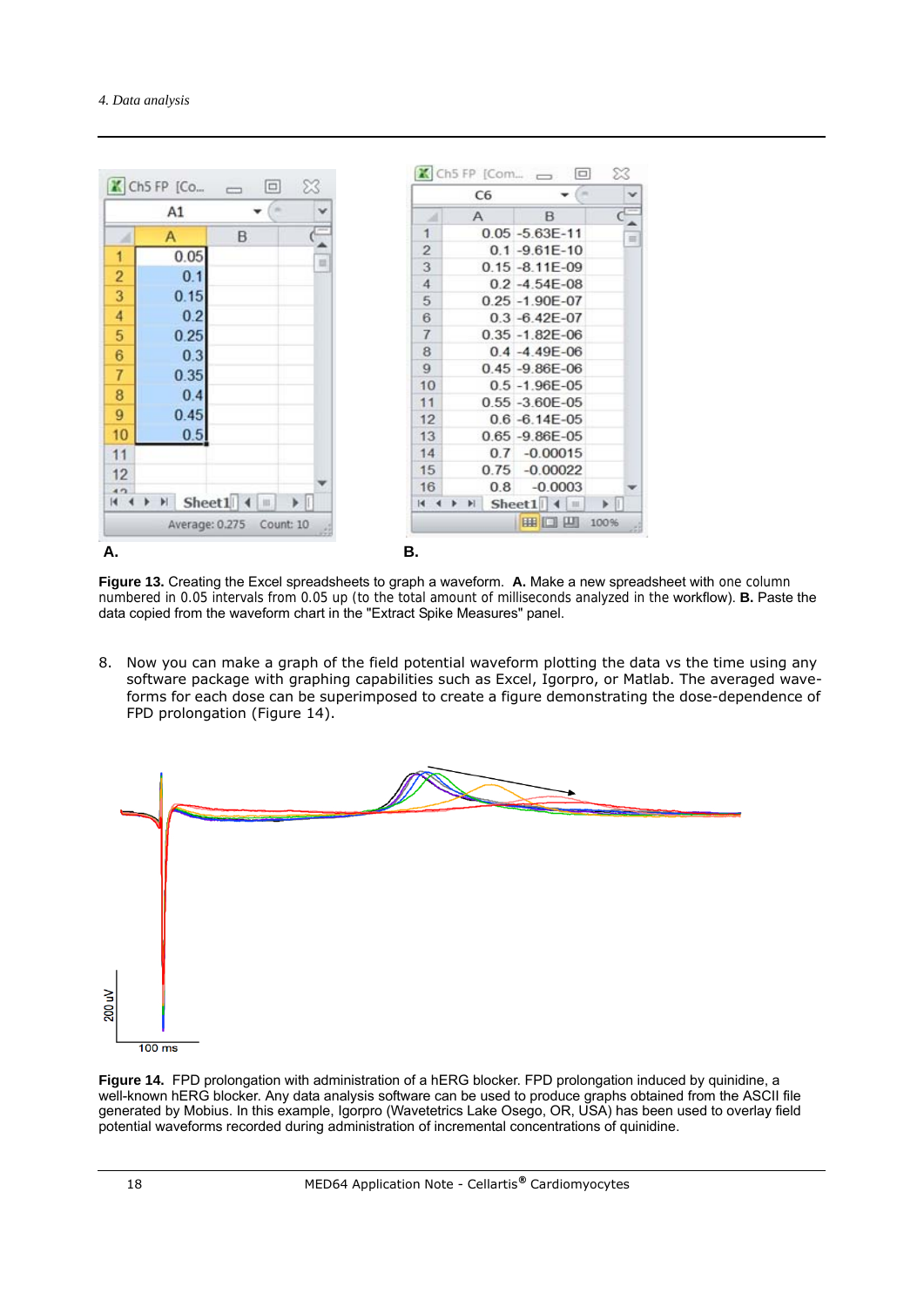### **4-3. Amplitude and slope analysis**

Amplitude and slope analysis is useful for studying the ionic components of the hPSC-CM field potential. For example, the initial fast depolarizing spike is mainly due to sodium influx, thus block of cardiac sodium channels can be examined by analyzing its amplitude and slope. Below in Figure 15, an expanded view of the fast depolarizing spike in Figure 14 demonstrates quinidine's well-known blockage of the fast activating sodium current.



**Figure 15.** Dose-dependent changes in field potential amplitude and slope due to a sodium channel blocker. Expanded view of hSC-CM field potential's fast depolarizing spike demonstrating the dose-dependent reduction in amplitude due to blockage of the fast activating sodium current.

These analyses can be performed using Mobius by selecting "Amplitude" or/and "Slope" measurement in the [Extract Spike Measure] module (in the "QT\_recording/analysis" workflow template). Please refer to page 108 in the Mobius Tutorial for instructions on performing amplitude and slope analyses.



**Figure 16.** Analyzing the fast depolarizing spikes with Mobius. In this analysis, "Slope 1090 Linear Fit" has been chosen. On the left graph in the "Extract Spike Measures" panel, the cursors are placed for analyzing the region of interest in the waveform. The right graph shows the slope values over time.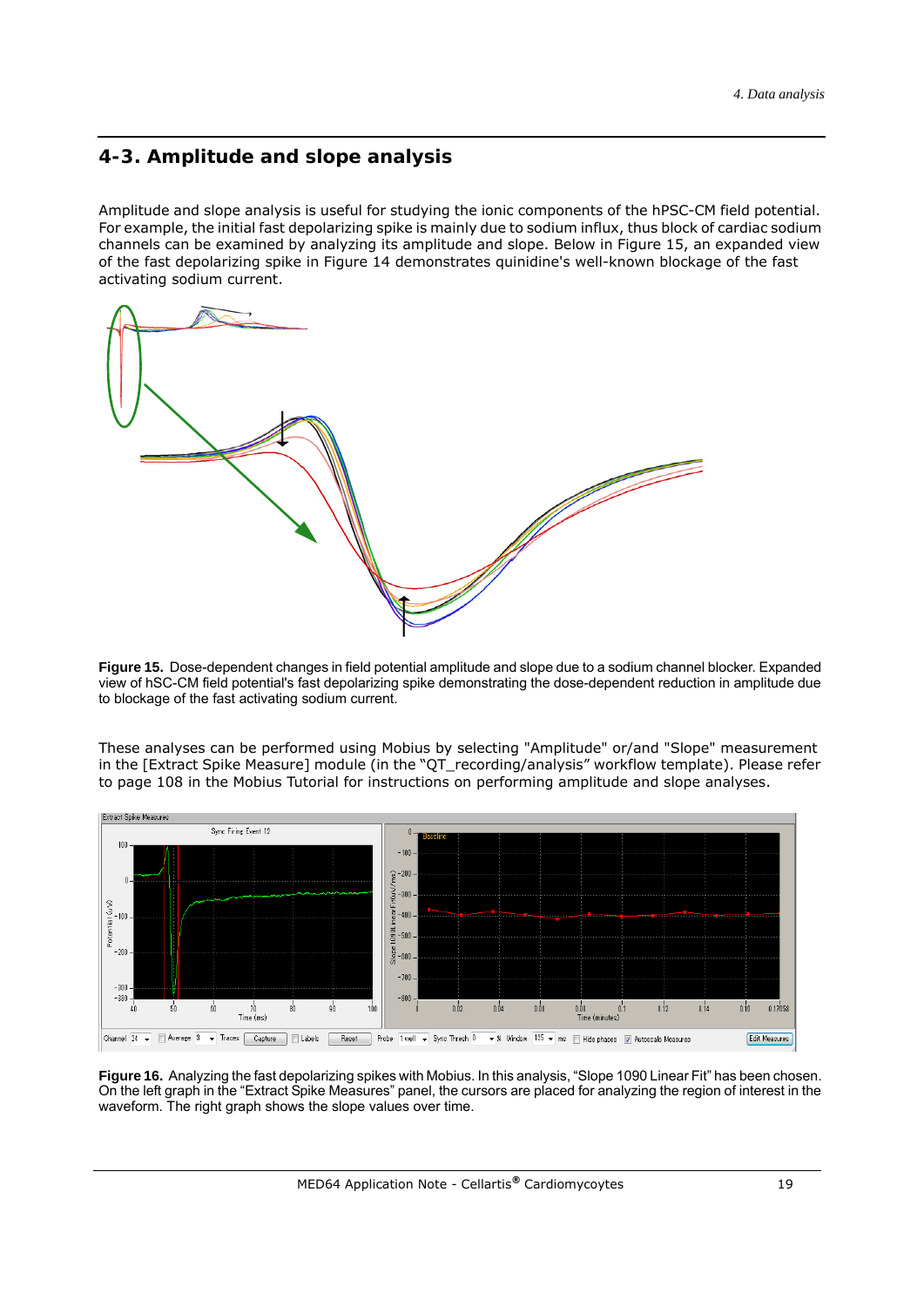### **5. Pacing hPSC-CMs**

Field potential duration (FPD) is correlated with beat frequency. Evaluation of FPD with pacing is useful for normalizing the experiments to the same frequency and also for determining frequency- or usedependent drug effects.

### **5-1. Suppressing stimulus artifacts**

When pacing, please follow the instructions below to suppress stimulus artifacts:

#### **1) Use of platinum wire reference electrodes**

Insert the platinum wire into the MED Probe chamber and ground it using the alligator clip on the top unit of the MED Connector.







**Figure 17.** Grounding the platinum wire to the MED Connector. **A.** Grounding the platinum wire with an open chamber. **B.** Grounding the platinum wire with the Perfusion Cap.

### **2) Applying bi-polar stimulation**

Stimulate using 2 adjacent electrodes simultaneously to induce pacing activity more effectively. Make sure **the electrodes' stimuli have opposite polarities** to suppress the stimulus artifact.

For recording paced activities, the "Pacing recording" workflow template is available. Open the workflow template, and check the "F2" stimulator. Program the stimulus waveform with identical stimulus current amplitude (Amplitude) and duration (Length) but reversed polarity for F1 and F2 (Figure 18).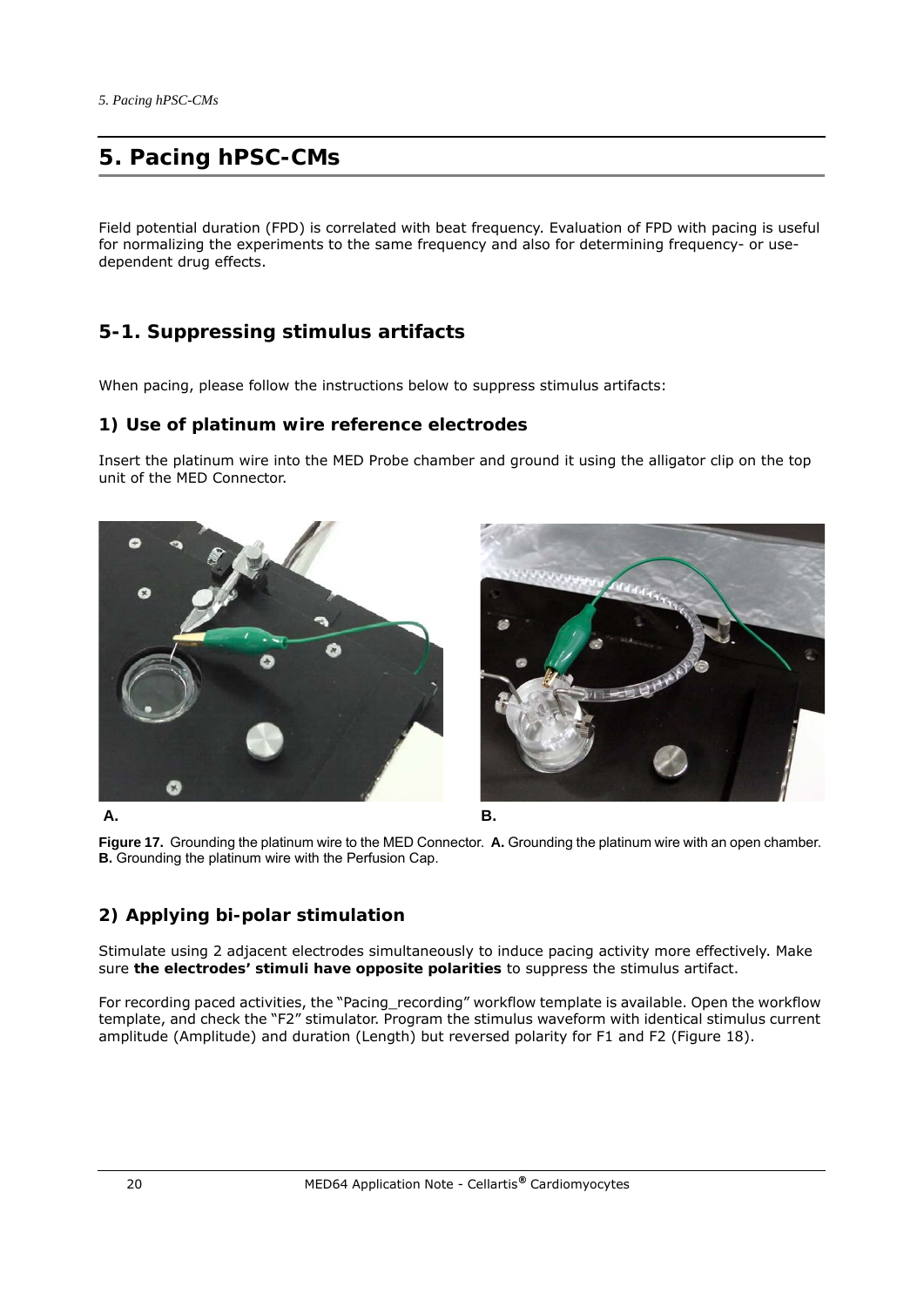

**Figure 18.** Stimulus parameters for bi-polar stimulation with 2 adjacent electrodes. **A.** Stimulus protocol used for F1 output channel. **B.** F2 stimulus protocol is an identical waveform with reversed polarity. Adjacent electrodes (Ch 10 for F1, Ch 18 for F2) are selected for stimulation.

### **5-2. Acquiring paced activity**

The interval between stimuli should be shorter than the interspike interval during spontaneous activity to drive beating because a pacing stimulus will be ineffective during a spontaneous beat's absolute refractory period. The beat rate at the recommended temperature settings (35.8-36.5°C) is usually less than 50 BPM, so pacing the hPSC-CMs at 60-100BPM (the normal adult human heart rate) should not be a problem. The "Pacing recording" workflow template's default settings will pace the hPSC-CMs at 60BPM.

The stimulus parameters below are a good starting point for triggering beating. If this fails to stimulate beating, increase the stimulus amplitude and duration (up to 200  $\mu$ A x 0.6 msec). Please refer to the MED64 Product manual for optimal stimulus current amplitudes and durations to avoid electrolysis.

Stimulus duration: 0.4-0.6 msec Stimulus current amplitude: 50 µA

Successful pacing will result in a fast depolarizing spike immediately after the stimulus artifact as shown in the Figure 19.



**Figure 19.** Paced activity in hPSC-CMs.Fast depolarizing spikes following the stimulus artifacts demonstrate the pacing stimulus is effective.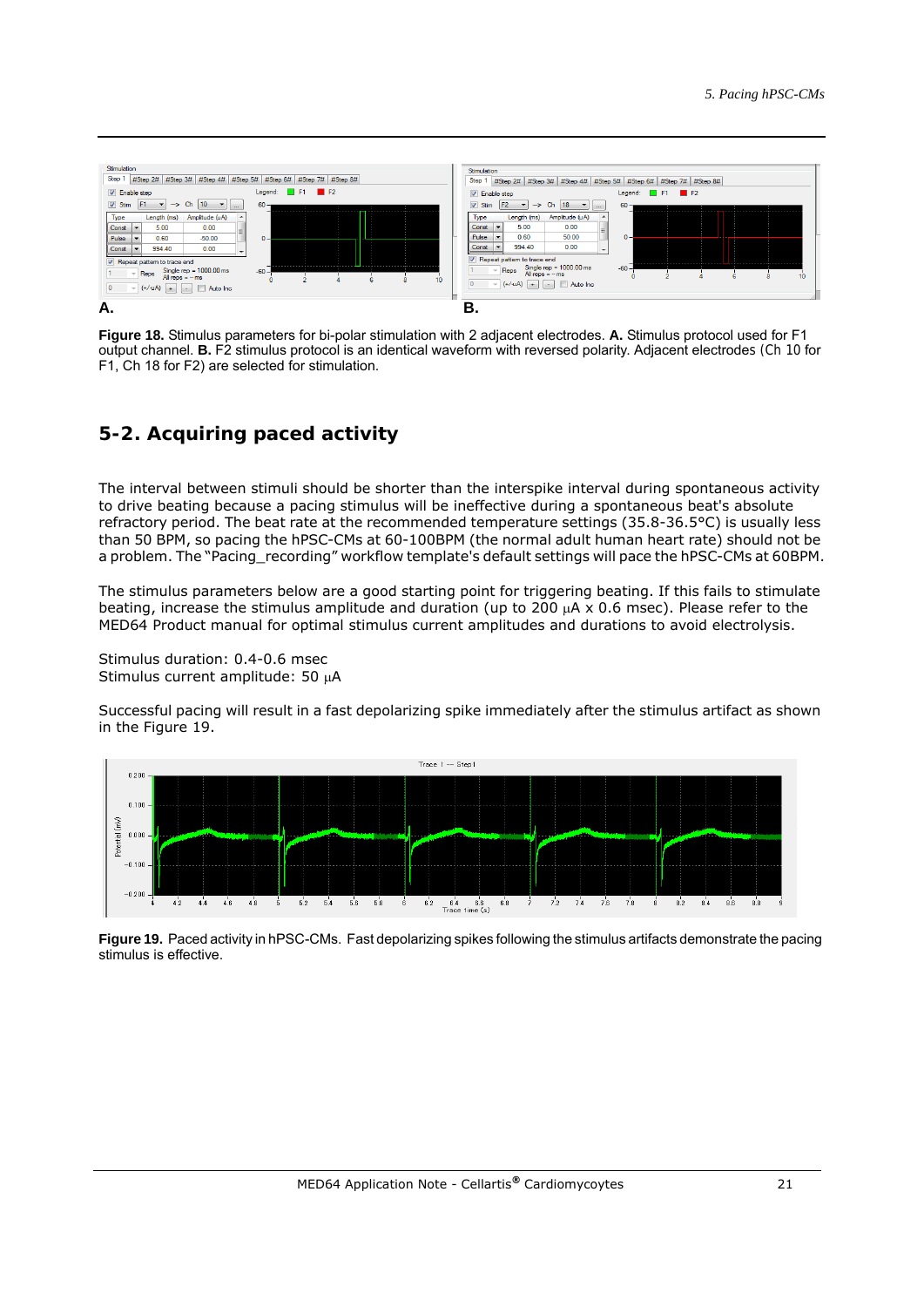### **6. References**

Abnormal calcium handling properties underlie familial hypertrophic cardiomyopathy pathology in patient-specific induced pluripotent stem cells.

Lan F, Lee AS, Liang P, Sanchez-Freire V, Nguyen PK, Wang L, Han L, Yen M, Wang Y, Sun N, Abilez OJ, Hu S, Ebert AD, Navarrete EG, Simmons CS, Wheeler M, Pruitt B, Lewis R, Yamaguchi Y, Ashley EA, Bers DM, Robbins RC, Longaker MT, Wu JC.

Cell Stem Cell. 12(1):101-13 (2013)

Patient-specific induced pluripotent stem cells as a model for familial dilated cardiomyopathy. Sun N, Yazawa M, Liu J, Han L, Sanchez-Freire V, Abilez OJ, Navarrete EG, Hu S, Wang L, Lee A, Pavlovic A, Lin S, Chen R, Hajjar RJ, Snyder MP, Dolmetsch RE, Butte MJ, Ashley EA, Longaker MT, Robbins RC, Wu JC. Sci Transl Med. 4:130 (2012)

A novel method of selecting human embryonic stem cell-derived cardiomyocyte clusters for assessment of potential to influence QT interval. Yamazaki K, Hihara T, Taniguchi T, Kohmura N, Yoshinaga T, Ito M, Sawada K. J Toxicol In Vitro. 26(2):335-342 (2011)

Usefulness of field potential as a marker of embryonic stem cell-derived cardiomyocytes, and endpoint analysis of embryonic stem cell test. Koseki N, Deguchi J, Yamada T, Funabashi H, Seki T. Toxicol Sci. 35(6):899-909 (2010)

Improvement of the embryonic stem cell test endpoint analysis by use of field potential detection. Koseki N, Deguchi J, Yamada T, Funabashi H, Seki T. J Toxicol Sci. 35(5):619-29 (2010)

Progressive maturation in contracting cardiomyocytes derived from human embryonic stem cells: Qualitative effects on electrophysiological responses to drugs. Otsuji TG, Minami I, Kurose Y, Yamauchi K, Tada M, Nakatsuji N. Stem Cell Res. 4(3):201-13 (2010)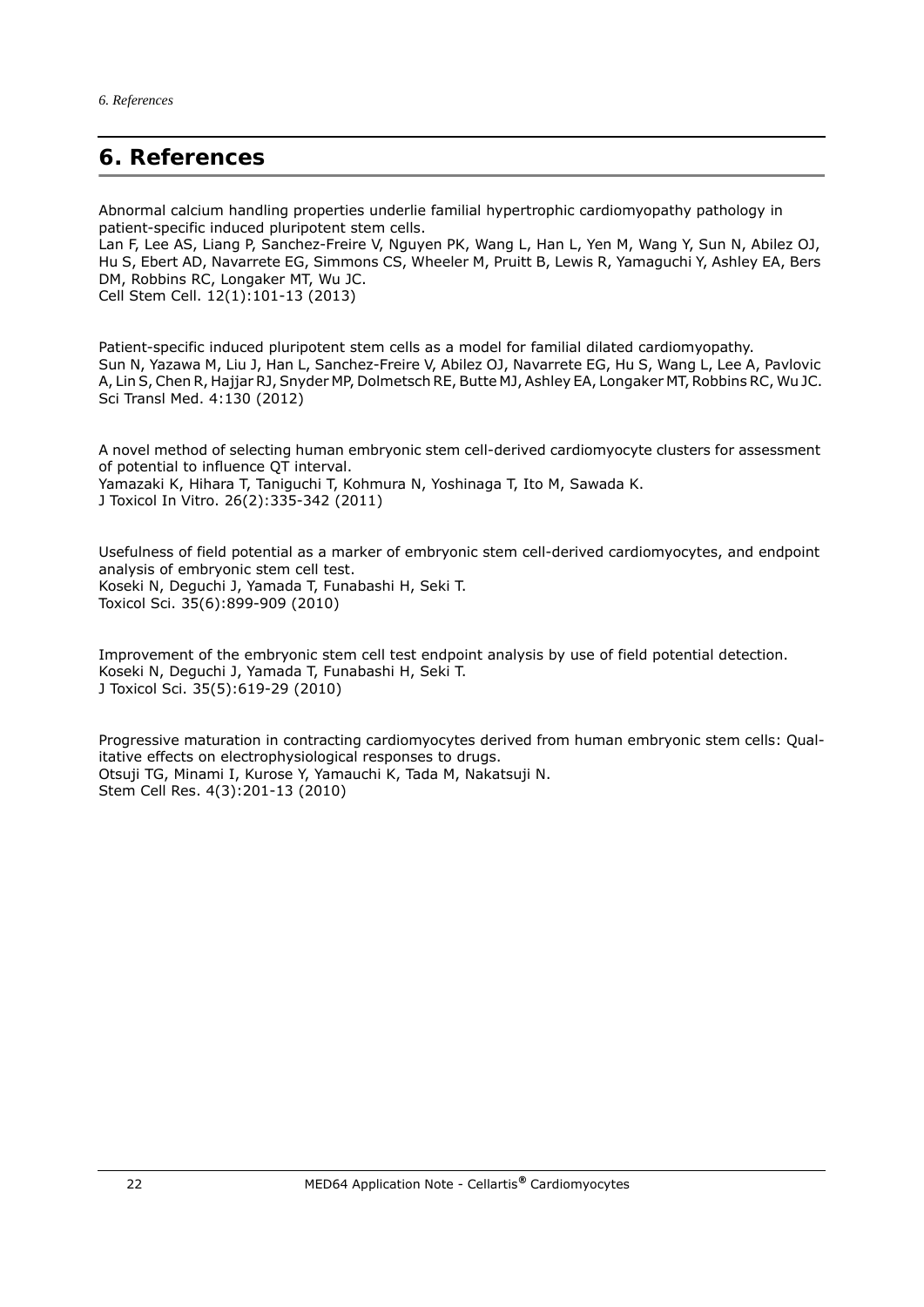Applicaiton Note: Cellartis® Cardiomycoytes